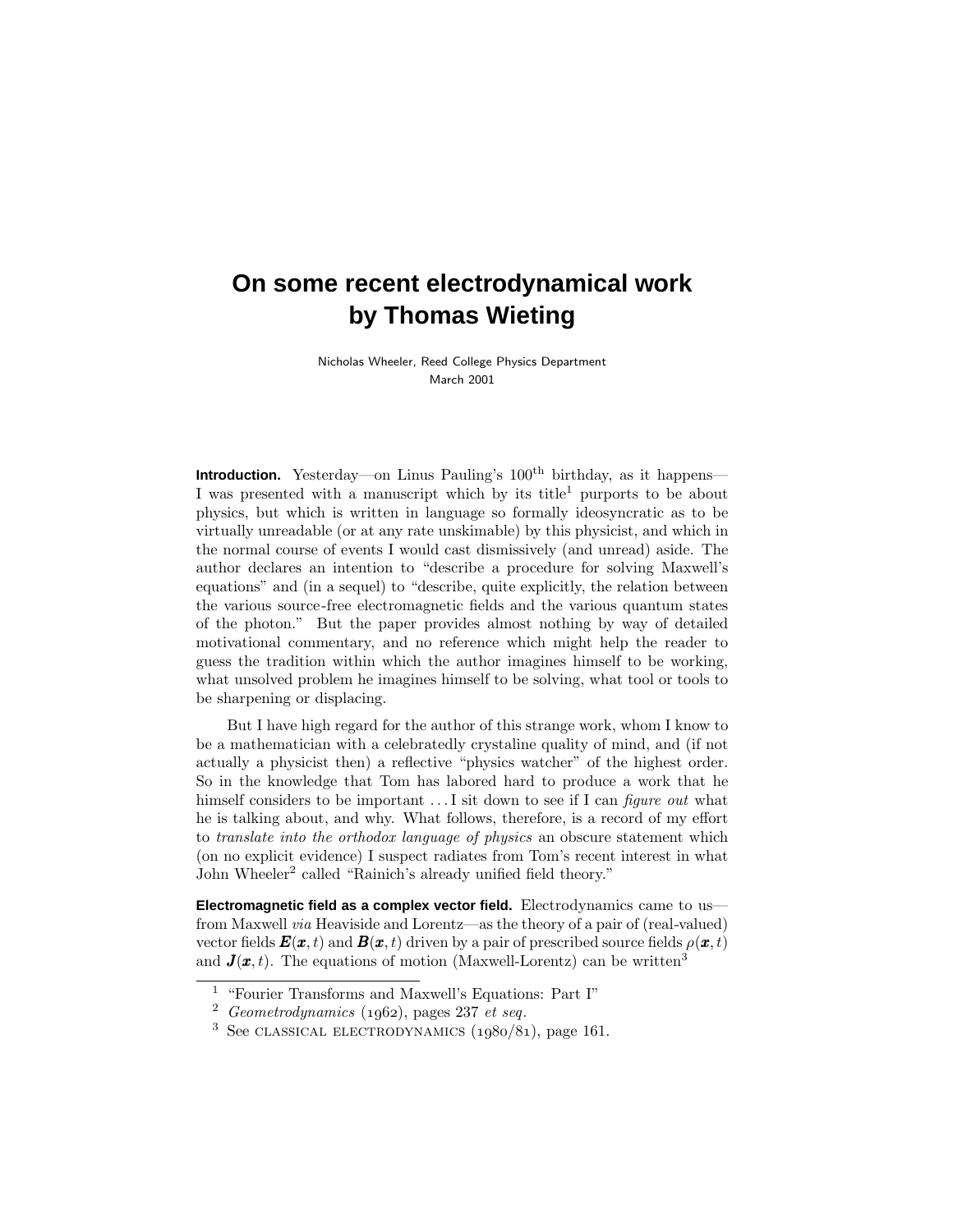$$
\nabla \cdot \boldsymbol{E} = \rho
$$
  

$$
\nabla \times \boldsymbol{B} - \frac{1}{c} \frac{\partial}{\partial t} \boldsymbol{E} = \frac{1}{c} \boldsymbol{J}
$$
  

$$
\nabla \cdot \boldsymbol{B} = 0
$$
  

$$
\nabla \times \boldsymbol{E} + \frac{1}{c} \frac{\partial}{\partial t} \boldsymbol{B} = 0
$$

To render explicit the Lorentz covariance of the theory, and to facilitate certain computations, it proves useful to feed  $\vec{E}$  and  $\vec{B}$  into the design of a 2<sup>nd</sup>-rank "field tensor"  $F^{\mu\nu}$  and to feed  $\rho$  and **J** into the design of a "current vector"  $J^{\mu}$ :

$$
||F^{\mu\nu}|| \equiv \begin{pmatrix} 0 & -E_1 & -E_2 & -E_3 \ E_1 & 0 & -B_1 & B_2 \ E_2 & B_3 & 0 & -B_1 \ E_3 & -B_2 & B_1 & 0 \end{pmatrix} \text{ and } ||J^{\nu}|| = \begin{pmatrix} c\rho \\ J_1 \\ J_2 \\ J_3 \end{pmatrix}
$$

But Tom elects to work non-relativistically. No 4-dimensional tensors appear in his work (all vectors are 3-vectors), and he assigns distinct roles to *t* and *x*. He chooses a different (but almost equally well-trodden) path toward unification and generalization.

First, he posits (with Rainich's "duality rotations" evidently in mind) the existence of magnetic sources: the Maxwell-Lorentz equations become

$$
\nabla \cdot \mathbf{E} = \rho_e
$$
\n
$$
+\nabla \times \mathbf{B} - \frac{1}{c} \frac{\partial}{\partial t} \mathbf{E} = \frac{1}{c} \mathbf{J}_e
$$
\n
$$
\nabla \cdot \mathbf{B} = \rho_m
$$
\n
$$
-\nabla \times \mathbf{E} - \frac{1}{c} \frac{\partial}{\partial t} \mathbf{B} = \frac{1}{c} \mathbf{J}_m
$$
\n(1)

Secondly, he elects to look upon  $\vec{E}$  and  $\vec{B}$  as the real/imaginary parts of a complex 3-vector field

$$
\bm{V} \equiv \bm{E} + i \bm{B}
$$

and in that same spirit to write

$$
\rho \equiv \rho_e + i \rho_m
$$
  

$$
\mathbf{J} \equiv \mathbf{J}_e + i \mathbf{J}_m
$$

Equations (1) can then be rendered

$$
\nabla \cdot \mathbf{V} = \rho
$$
  
-*i*  $\nabla \times \mathbf{V} - \frac{1}{c} \frac{\partial}{\partial t} \mathbf{V} = \frac{1}{c} \mathbf{J}$  (2)

If we take the divergence of the latter, draw upon the former and recall that (identically) div curl  $V = 0$  we obtain the continuity equation

$$
\frac{\partial}{\partial t}\rho + \nabla \cdot \mathbf{J} = 0 \tag{3}
$$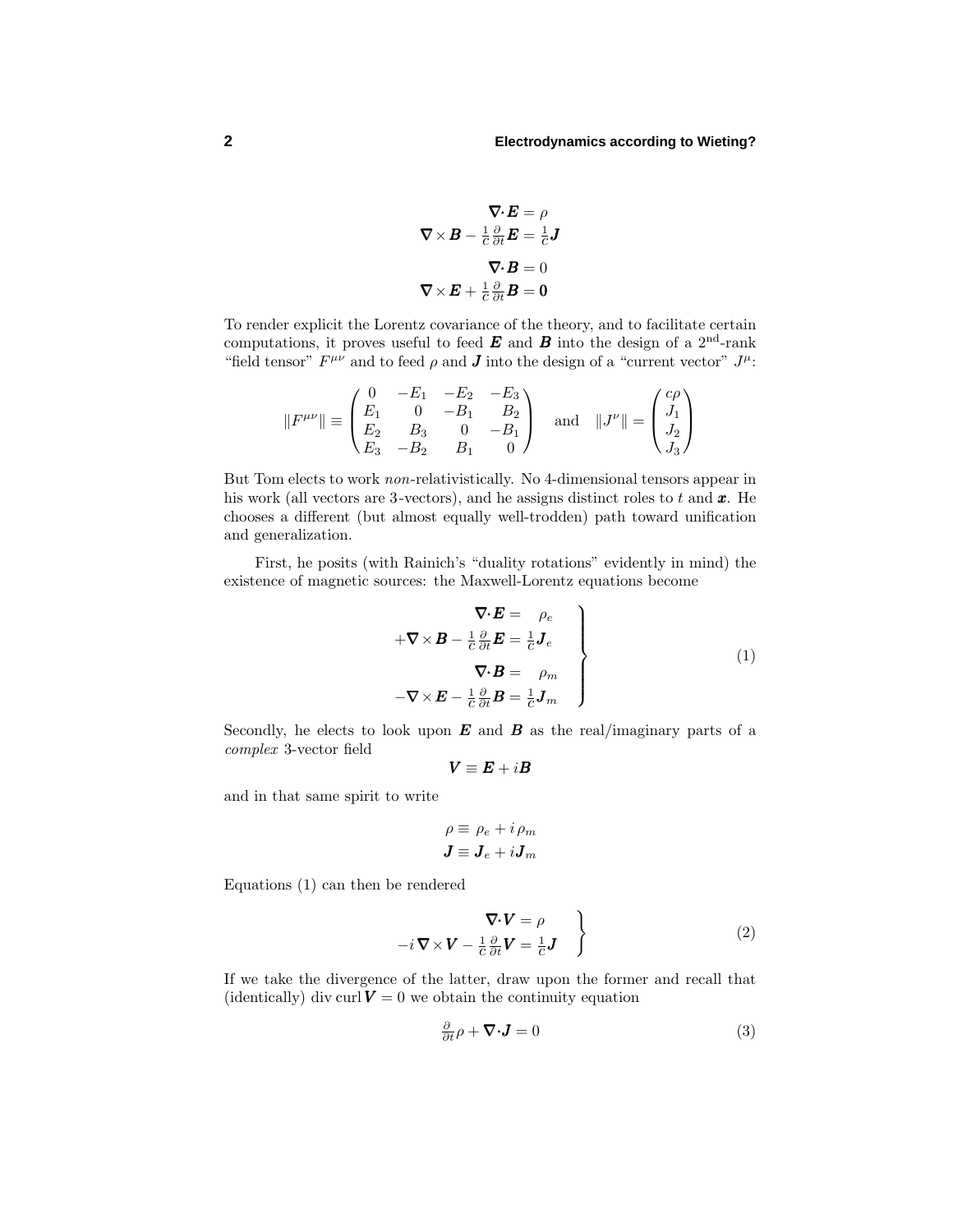## **Electromagnetic field as a complex vector field 3**

as a forced implication of the field equations. The "dangling *i* " in the second of the field equations (2) serves to couple the real (electrical) and imaginary (magnetic) components of the **V**-field. The absence of such an  $i$  in (3) supplies "electro-charge conservation" and "magneto-charge conservation" of separate and distinct implications of (3). Proceeding in the spirit of the preceding remark, we notice that

$$
\underbrace{\left\{+i\left(\nabla\times\right)-\frac{1}{c}\frac{\partial}{\partial t}\right\}}_{\equiv\left(\frac{1}{c}\frac{\partial}{\partial t}\right)^{2}+\left(\nabla\times\right)-\frac{1}{c}\frac{\partial}{\partial t}\right\}}_{\equiv\left(\frac{1}{c}\frac{\partial}{\partial t}\right)^{2}+\left(\nabla\times\right)^{2}}
$$

and recall that identically  $(\nabla \times)^2$  = grad div – "vector laplacian". In the absence of sources the expression on the right vanishes, and so also (by the first of the field equations) does  $\nabla \cdot V$ , leaving us with the second order wave equation

$$
\Box \mathbf{V} = 0 \tag{4}
$$

which is really six equations: the components of  $V$  have become decoupled, and so have their real from their imaginary parts.

**Fourier transformed field equations.** For reasons that remain obscure, Tom attaches special importance to the Fourier transform. Proceeding formally (which Tom also does, but only after the apology expected of a mathematician) we write

$$
\mathbf{V}(\mathbf{k},t) \equiv (2\pi)^{-\frac{3}{2}} \iiint \exp\left\{-i\mathbf{k}\cdot\mathbf{x}\right\} \mathbf{V}(\mathbf{x},t) d^3x
$$
\n
$$
\rho(\mathbf{k},t) \equiv (2\pi)^{-\frac{3}{2}} \iiint \exp\left\{-i\mathbf{k}\cdot\mathbf{x}\right\} \rho(\mathbf{x},t) d^3x
$$
\n
$$
\mathbf{J}(\mathbf{k},t) \equiv (2\pi)^{-\frac{3}{2}} \iiint \exp\left\{-i\mathbf{k}\cdot\mathbf{x}\right\} \mathbf{J}(\mathbf{x},t) d^3x
$$
\n(5)

with obvious inverse relations.<sup>4</sup> Notice that the  $t$ -variable is a shared variable; i.e., that Tom does not contemplate passage from the time domain to the frequency domain: he thinks of his fields as *t*-parameterized objects—"curves" in fieldspace. Similarly his sources, which have become "t-parameterized curves in source space."

Introduce the inverse of (5) into the field equations (2) and obtain the transformed field equations

$$
i\mathbf{k} \cdot \mathbf{V} = \rho
$$
  

$$
\mathbf{k} \times \mathbf{V} - \frac{1}{c} \frac{\partial}{\partial t} \mathbf{V} = \frac{1}{c} \mathbf{J}
$$
 (6)

<sup>4</sup> I refrain from Tom's practices of writing *p* in place of my *k*, and of calling it "momentum"—impossible already on dimensional grounds in the absence of something like  $\hbar$ .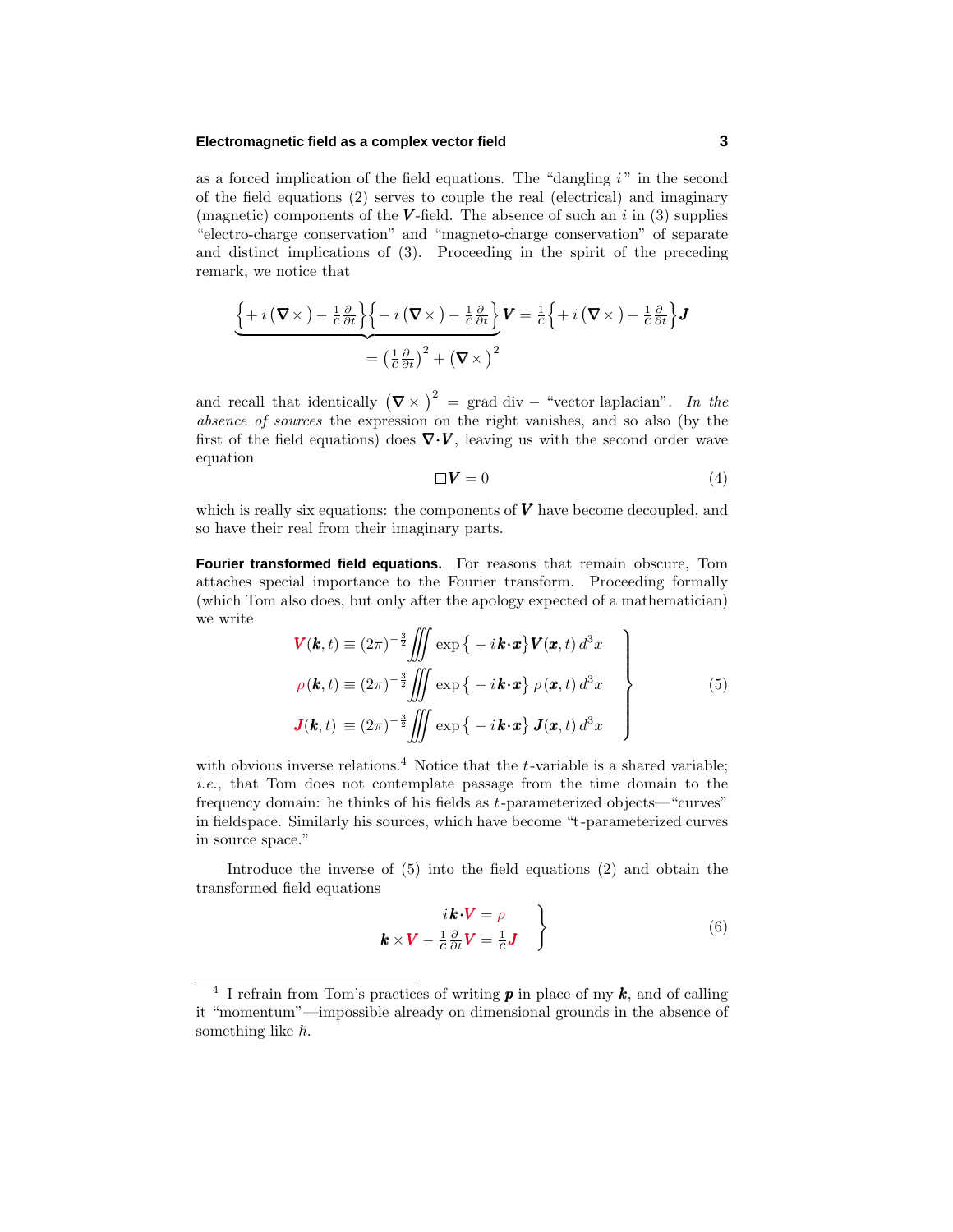Notice that the dangling *i* has come to rest now in the first of the field equations. Tom observes that the second of those equations can be written

$$
\frac{1}{c}\frac{\partial}{\partial t}\mathbf{V} = \mathbb{K}\mathbf{V} - \frac{1}{c}\mathbf{J} \quad \text{with} \quad \mathbb{K} \equiv \begin{pmatrix} 0 & -k_3 & k_2 \\ k_3 & 0 & -k_1 \\ -k_2 & k_1 & 0 \end{pmatrix}
$$

or a bit more simply

$$
\frac{\partial}{\partial t} \mathbf{V} = \mathbf{A} \mathbf{V} - \mathbf{J} \quad \text{with} \quad \mathbf{A} \equiv c \mathbb{K} \; : \; \text{real antisymmetric} \tag{7}
$$

The continuity equation (3) has become

$$
\frac{\partial}{\partial t}\rho + i\mathbf{k} \cdot \mathbf{J} = 0 \tag{8}
$$

which is not an equation to be solved, but a condition which the fields  $\rho(\mathbf{x}, t)$ and  $J(x, t)$  must satisfy if they are to be considered "admissible."

**First steps toward solution of the transformed field equations.** The beauty of the field equations (7) and the continuity equation (8)—and the point of the Fourier transformational step that produced them—is that they involve only a single kind of derivative: *<sup>∂</sup> ∂t* survives, but ∇ has been "algebraicized." The equations in question yield immediately to methods standard to the elementary theory of first-order ODE's. The shift rule

$$
\frac{\partial}{\partial t} - \mathbb{A} = e^{\mathbb{A}t} \frac{\partial}{\partial t} e^{-\mathbb{A}t}
$$

supplies

$$
\boldsymbol{V}(\boldsymbol{k},t) = e^{\mathbb{A}t} \Big\{ \boldsymbol{V}(\boldsymbol{k},0) - \int_0^t e^{-\mathbb{A}s} \boldsymbol{J}(\boldsymbol{k},s) \, ds \Big\} \tag{9}
$$

which demonstrably does give back  $V(k, 0)$  at  $t = 0$ , and does satisfy (7) at all times. The obvious presumption here is that  $V(k, 0)$  and  $J(k, t)$  are known/ prescribed.

From the antisymmetry and **k**-dependent definition of A it follows that

 $\mathbb{R}(t) \equiv e^{\mathbb{A}t}$  is a rotation matrix

It achieves a rotation through the angle  $\varphi = c|\boldsymbol{k}|$  about the unit vector  $\hat{\boldsymbol{k}}$ , and possesses therefore the property that

$$
\mathbb{R}(t) \mathbf{k} = \mathbf{k} \quad : \quad \hat{\mathbf{k}} \text{ is the spin axis of } \mathbb{R}(t)
$$

With this fact and the yet-unused field equation in mind, Tom dots *ik* into (9) to obtain

$$
i\mathbf{k} \cdot \mathbf{V}(\mathbf{k}, t) = i\mathbf{k} \cdot e^{\mathbb{A}t} \Big\{ \mathbf{V}(\mathbf{k}, 0) - \int_0^t e^{-\mathbb{A}s} \mathbf{J}(\mathbf{k}, s) ds \Big\}
$$
  
=  $i\mathbf{k} \cdot \mathbf{V}(\mathbf{k}, 0) - \int_0^t i\mathbf{k} \cdot e^{\mathbb{A}(t-s)} \mathbf{J}(\mathbf{k}, s) ds$   
=  $\rho(\mathbf{k}, 0) - \int_0^t i\mathbf{k} \cdot \mathbf{J}(\mathbf{k}, s) ds$   
=  $\rho(\mathbf{k}, t)$  by integration of the continuity equation (8)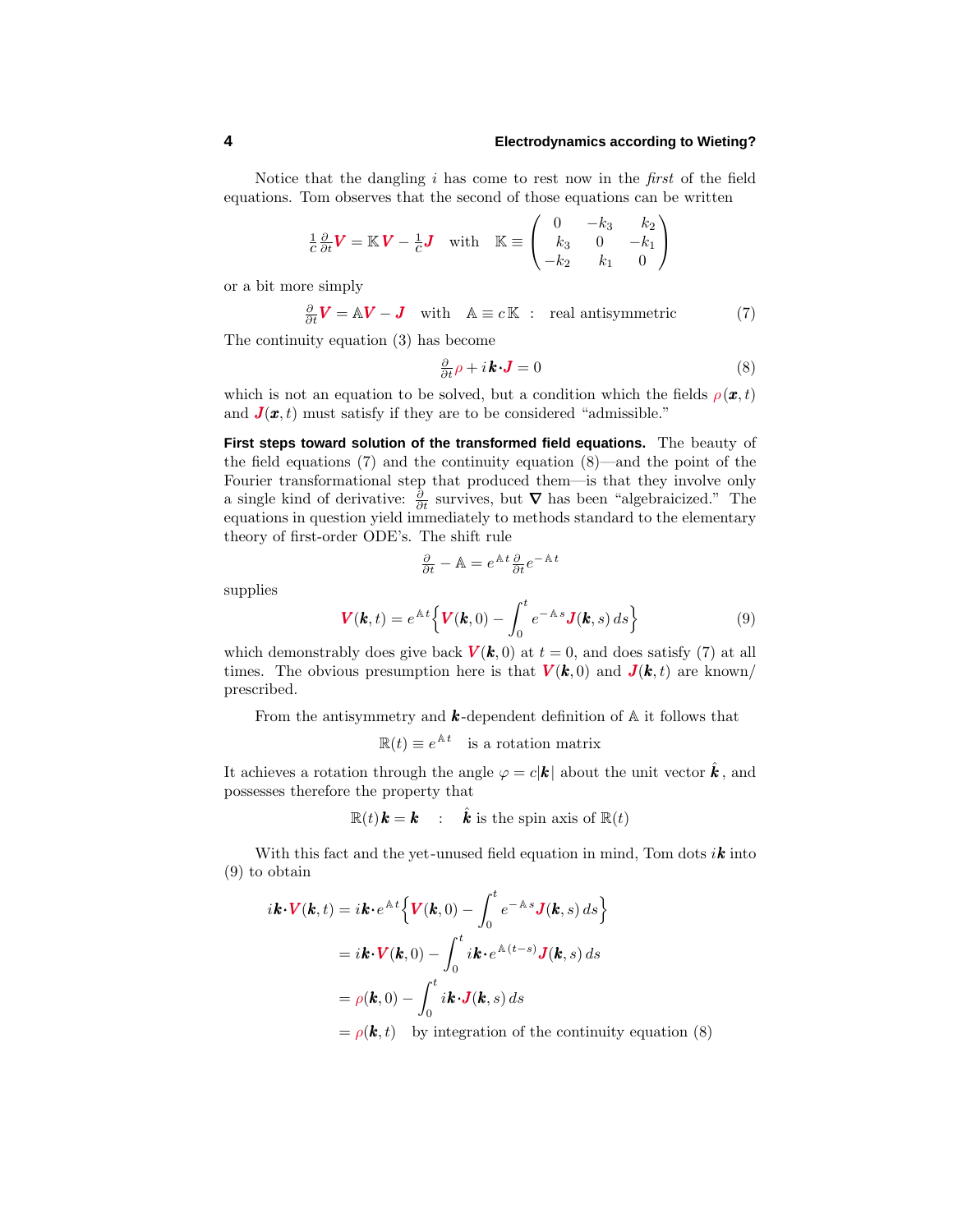## **First steps toward solution of the transformed field equations 5**

Tom seems to attach great importance to this result ("contention" in his odd phrase), but I see the argument—pretty though it is—as simply an alternative demonstration that the field equations jointly imply the continuity equation.

Here then in a nutshell is what I understand Tom's (elegantly efficient) procedure to be:

$$
\mathbf{J}(\mathbf{k},t) \text{ assumed to be given}
$$
\n
$$
\mathbf{V}(\mathbf{k},t) = e^{\mathbb{A}t} \left\{ \mathbf{V}(\mathbf{k},0) - \int_0^t e^{-\mathbb{A}s} \mathbf{J}(\mathbf{k},s) \, ds \right\}
$$
\n
$$
(10)
$$

 $i\mathbf{k} \cdot \mathbf{V}(\mathbf{k}, t) = \rho(\mathbf{k}, t)$ 

↑ —automatic compliance with continuity equation

Equivalent statements about  $\bm{J}(\bm{x}, t)$ ,  $\bm{V}(\bm{x}, t)$  and  $\rho(\bm{x}, t) = \nabla \bm{V}(\bm{x}, t)$  lie just a Fourier transform away.

If, on the other hand, it were  $\rho(\mathbf{x}, t)$  that was considered given/prescribed then  $J(x, t)$  would (by the continuity equation) be determined only to within the addition of an arbitrary curl:

$$
J \longrightarrow J + \text{curl} \mathcal{J} \quad : \quad \mathcal{J} \text{ arbitrary}
$$

Which is to say: if  $\rho(\mathbf{k}, t)$  were given then  $\mathbf{J}(\mathbf{k}, t)$  would be determined only to within

$$
\boldsymbol{J}\longrightarrow\boldsymbol{J}+i\boldsymbol{k}\times\boldsymbol{\mathcal{J}}
$$

where  $\mathbf{J}_\perp \equiv \mathbf{k} \times \mathbf{j}$  stands normal to  $\mathbf{k}$ . The effect, by (9), can be described

$$
\mathbf{V} \longrightarrow \mathbf{V} + \mathbf{V}_{\perp}
$$

$$
\mathbf{V}_{\perp}(\mathbf{k}, t) \equiv -i \int_{0}^{t} e^{\mathbb{A}(t-s)} \mathbf{k} \times \mathbf{J}(\mathbf{k}, s) ds
$$

We note that the first of the field equations  $(6)$ —the Fourier transform of Gauss' law—is insensitive to such transformations; equivalently,

$$
\nabla \cdot \mathbf{V} = \rho \quad \text{is insensitive to} \quad \mathbf{V} \longrightarrow \mathbf{V} + \text{curl } \mathbf{V}
$$

It may be (but on the other hand may not be: it is Tom's habit to expunge all motivational commentary) such considerations that motivate Tom to insert at this halfway point in his paper some elementary remarks pertaining to *...*

**Rotational geometry in 3-dimensional k-space.** We have been led to associate time-dependent rotation matrices

$$
\mathbb{R}(t) = e^{\mathbb{A}t} \quad : \quad \mathbb{A} \equiv ck \begin{pmatrix} 0 & -\hat{k}_3 & \hat{k}_2 \\ \hat{k}_3 & 0 & -\hat{k}_1 \\ -\hat{k}_2 & \hat{k}_1 & 0 \end{pmatrix}
$$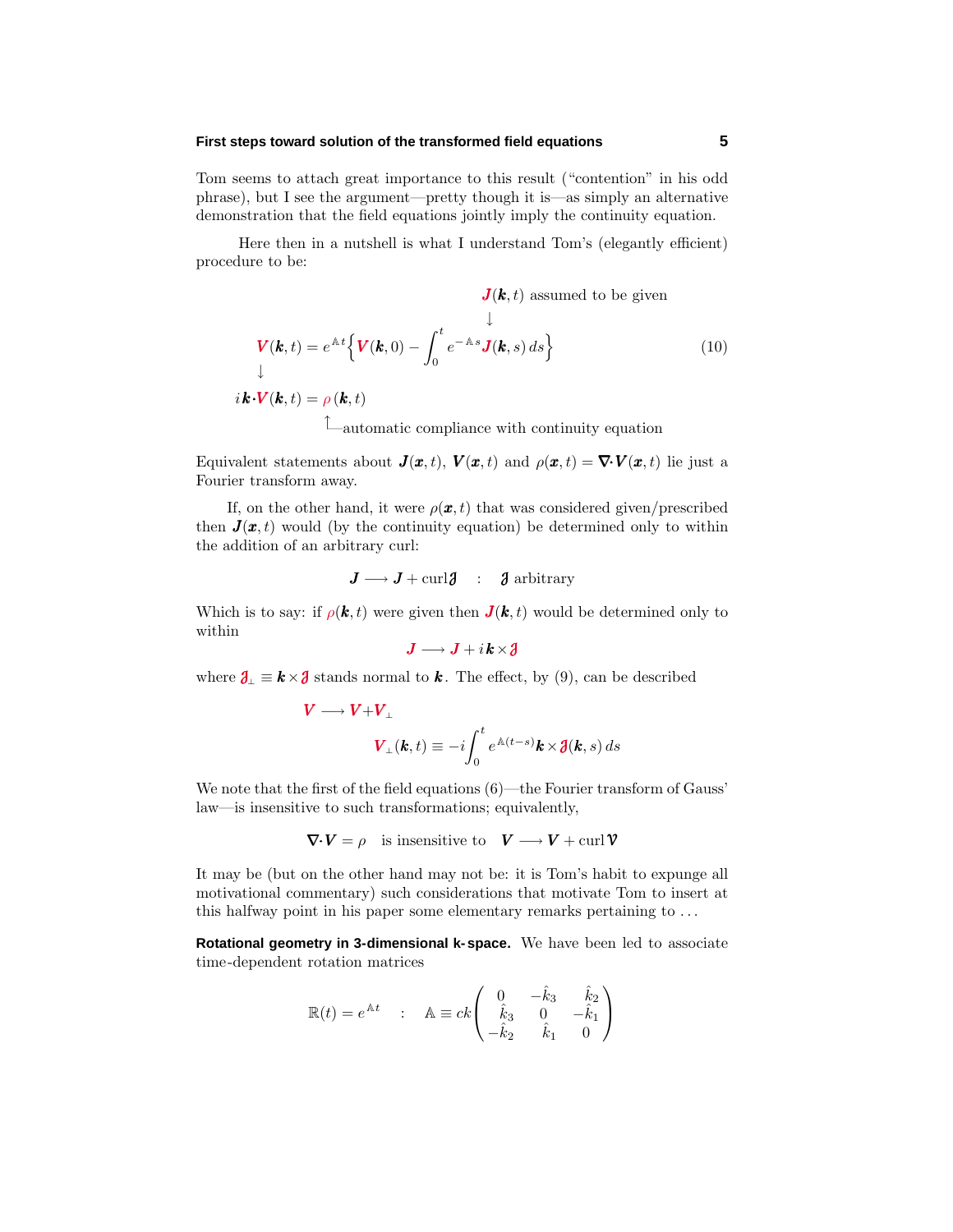with the points  $\mathbf{k} = k \cdot \hat{\mathbf{k}}$  of  $\mathbf{k}$ -space. Dimensionally we have

$$
[\boldsymbol{k}] = (\mathrm{length})^{-1}
$$

so  $[ck] = (time)^{-1}$  = frequency: we have, in effect, spread an "angular velocity field"  $\boldsymbol{\omega}(\boldsymbol{k})$  on "wave vector space," with

$$
\boldsymbol{\omega}(\boldsymbol{k}) = \omega(k)\hat{\boldsymbol{k}}
$$

$$
\omega(k) \equiv ck
$$

Writing

$$
\mathbb{R} = e^{\hat{\mathbb{K}} \omega t}
$$

we observe that (by the Cayley-Hamilton theorem)  $\mathbb{R}(\mathbb{R}^2 + \mathbb{I}) = \mathbb{O}$ , which leads to the recognition that

$$
\mathbb{P}_{\mathbb{I}} \equiv \hat{\mathbb{K}}^2 + \mathbb{I} = \begin{pmatrix} \hat{k}_1 \hat{k}_1 & \hat{k}_1 \hat{k}_2 & \hat{k}_1 \hat{k}_3 \\ \hat{k}_2 \hat{k}_1 & \hat{k}_2 \hat{k}_2 & \hat{k}_2 \hat{k}_3 \\ \hat{k}_3 \hat{k}_1 & \hat{k}_3 \hat{k}_2 & \hat{k}_3 \hat{k}_3 \end{pmatrix} \quad \text{and} \quad \mathbb{P}_{\perp} \equiv -\hat{\mathbb{K}}^2
$$

comprise a complete set of orthogonal projection operators. From  ${\rm tr}\, \mathbb{P}_{\parallel}=1$  we learn that  $\mathbb{P}_\parallel$  projects onto a 1-space (the ray defined by  $\hat{\boldsymbol{k}}$ ) while by  $\mathrm{tr}\mathbb{P}_\perp=2$ we know that  $\mathbb{P}_\perp$  projects onto a 2-space (the plane normal to that ray). Write

$$
\mathbb{R} = e^{\vartheta \hat{\mathbb{K}}} = \sum_{n=0}^{\infty} \frac{1}{n!} \vartheta^n \hat{\mathbb{K}}^n \{ \mathbb{P}_{\mathbb{I}} + \mathbb{P}_{\mathbb{I}} \} \quad \text{with} \quad \vartheta \equiv \omega t
$$

observe that (by appeal once again to the Cayley-Hamilton theorem)

$$
\hat{\mathbb{K}}^n \mathbb{P}_{\parallel} = \begin{cases} \mathbb{P}_{\parallel} & : n = 0 \\ \mathbb{O} & : n = 1, 2, 3, \dots \end{cases}
$$

$$
\hat{\mathbb{K}}^{2\nu} \mathbb{P}_{\perp} = (-)^{\nu} \mathbb{P}_{\perp} & : \nu = 0, 1, 2, 3, \dots
$$

$$
\hat{\mathbb{K}}^{2\nu+1} \mathbb{P}_{\perp} = (-)^{\nu} \hat{\mathbb{K}} \mathbb{P}_{\perp} & : \nu = 0, 1, 2, 3, \dots
$$

and obtain<sup>5</sup>

$$
\mathbb{R} = e^{\vartheta \hat{\mathbb{K}}} = \mathbb{P}_{\mathbb{I}} + \left\{ \cos \vartheta \cdot \mathbb{I} + \sin \vartheta \cdot \hat{\mathbb{K}} \right\} \mathbb{P}_{\mathbb{I}} \tag{11}
$$

Let  $Z(k)$  be an arbitrary vector field defined on  $k$ -space. The action of  $\mathbb{R}(t)$  upon  $\mathbf{Z} = \mathbf{Z}_{\parallel} + \mathbf{Z}_{\perp}$  can now be described very simply (see the following figure):  $\mathbf{Z}_{\parallel}$  does nothing, while  $\mathbf{Z}_{\perp}$  twirls with angular velocity  $\omega = ck$ .

 $\frac{5}{1}$  I have used a method borrowed from Chapter 1, pages 83–88 of CLASSICAL DYNAMICS  $(1964/65)$  and generalized in "What does an *N*-dimensional rotation look like?" which is reprinted near the end of TRANSFORMATIONAL PHYSICS  $&$ PHYSICAL GEOMETRY  $(1971-1983)$ . Tom uses a vectorial method special to the 3-dimensional case.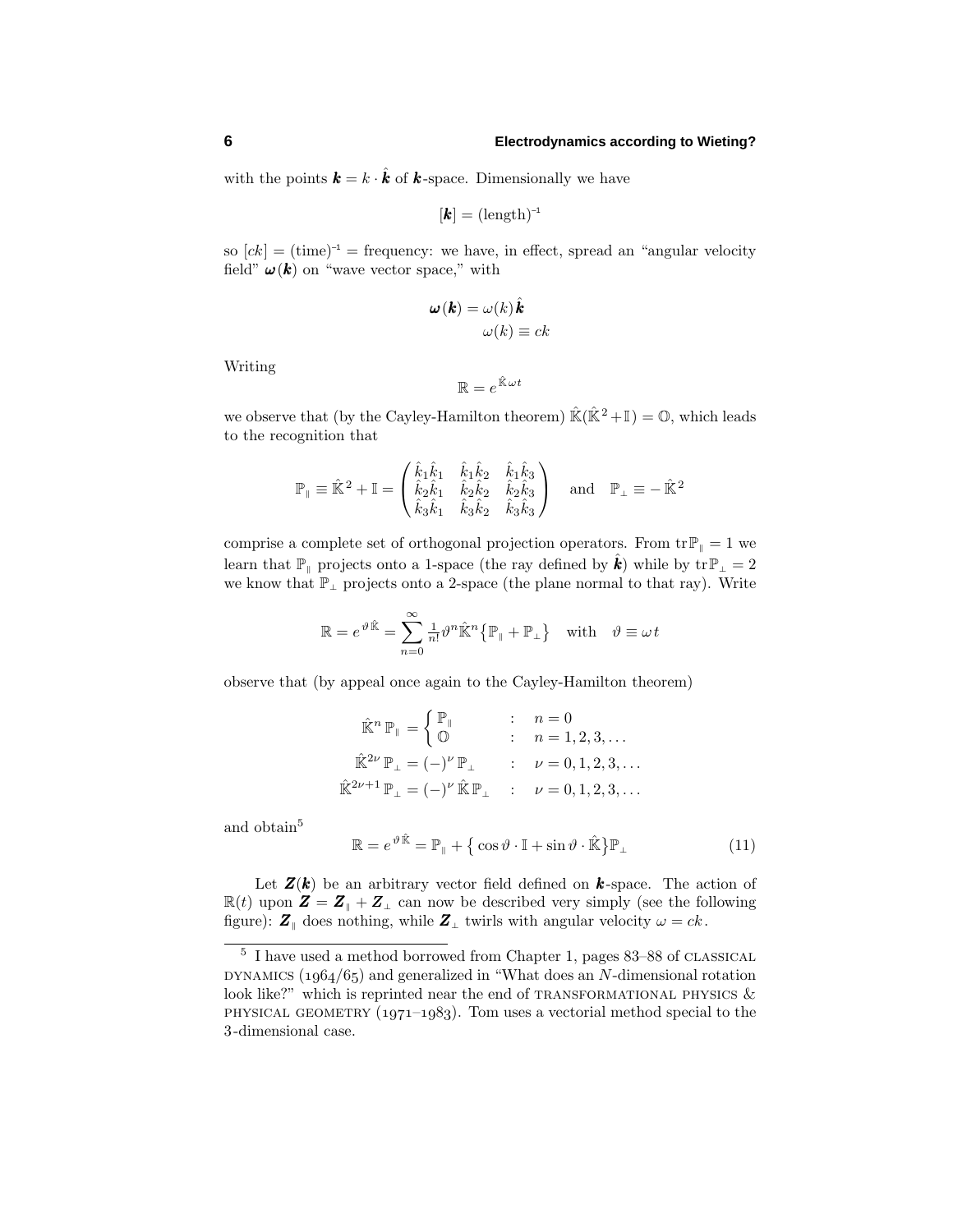

Figure 1: The red vector marks a point in *k*-space, where (as at every such point) dwells a time-dependent rotation matrix. The figure illustrates the action of that rotation matrix on a typical (black) field vector, which in time *t* assumes the blue position. Farther out along that same  $\hat{k}$ -ray the action is similar except that the angular velocity is increased.

It seems to me remarkable that the Maxwell equations serve to deposit on *k* -space such a highly structured continuum of rotation matrices, each of which does its twirly thing quite independently of such specific "physics" (encoded into the design of  $J(k, t)$  as may be written onto the the space.

Returning in this light to (10)—to what Tom calls "The Procedure"—his proposal is that we *...*

STEP ZERO prescribe  $\rho(\mathbf{k}, t)$  and use the continuity equation (8)—insensitive to  $\pmb{J}_\perp,$  as has already been noted—to construct

$$
\mathbf{J}_{\parallel}(\mathbf{k},t) = i \frac{1}{k} \frac{\partial}{\partial t} \rho(\mathbf{k},t)
$$
\n(12.0)

This step becomes superfluous if  $\rho(\mathbf{k}, t)$  and  $\mathbf{J}(\mathbf{k}, t)$  were guaranteed to satisfy the continuity condition when shipped from the factory.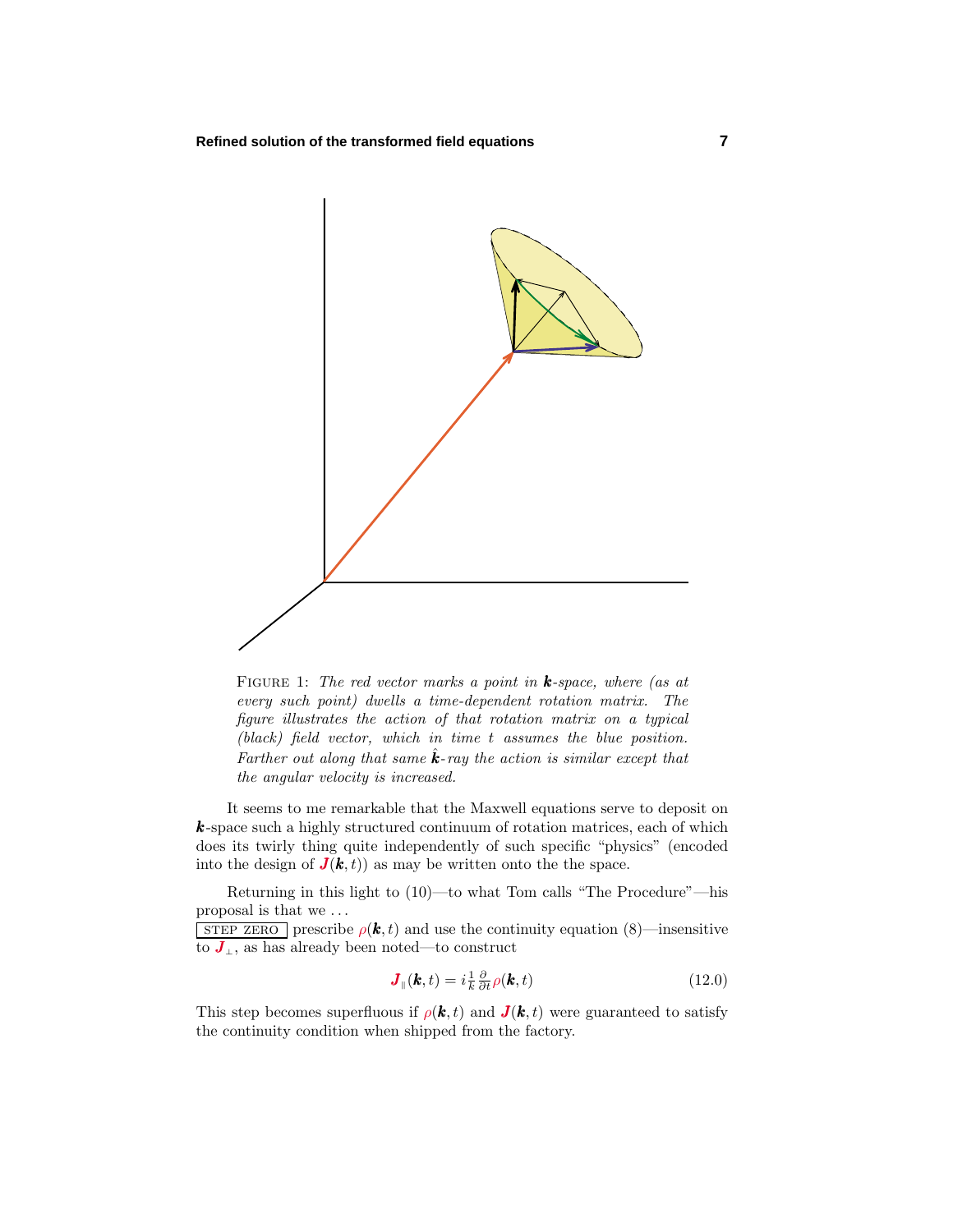**STEP ONE** Use Gauss' law (6)—the insensitivity of which to  $J_{\perp}$  has again already been noted—to obtain

$$
\mathbf{V}_{\parallel}(\mathbf{k},t) = -i\frac{1}{k}\rho(\mathbf{k},t)
$$
\n(12.1)

**STEP TWO** Prescribe  $J_{\perp}(\mathbf{k}, t)$  and  $V_{\perp}(\mathbf{k}, 0)$ , and use the integrated form (9) of the other field equation to obtain

$$
\boldsymbol{V}_{\perp}(\boldsymbol{k},t) = e^{\mathbb{A}t} \left\{ \boldsymbol{V}_{\perp}(\boldsymbol{k},0) - \int_0^t e^{-\mathbb{A}s} \boldsymbol{J}_{\perp}(\boldsymbol{k},s) \, ds \right\} \tag{12.2}
$$

Notice that we are *not* free to ascribe value arbitrarily to  $V_{\parallel}(\boldsymbol{k}, 0)$ ; that data was, by (12.1), implicit in the specification of  $\rho(\mathbf{k}, t)$ . Note also that, while  $(12.1)$  relates  $\mathbf{V}_{\parallel}(\mathbf{k}, t)$  to *instantaneous* local source data, the integral in (12.2) signifies that the momentary value of  $V_{\perp}(\mathbf{k}, t)$  summarizes *historic* local values of  $J_{\perp}(\boldsymbol{k},t)$ .

This stuff is pretty, and does seem to cast strange new light on a very old subject. But is it good for anything? Could one use such techniques to recast (say) electrostatics/magnetostatics? Tom admits to no interest in such questions, however natural they may be *...* but plunges straight on into the area that clearly does interest him, and for which he apparently considers all else to be mere preparation:

**The free field: electrodynamics in the absence of sources.** Set  $\rho(\mathbf{x}, t) = 0$  and  $J(\mathbf{x}, t) = \mathbf{0}$ , which in the Fourier transformed formalism entails that we set

$$
\rho(\boldsymbol{k},t) = 0 \quad \text{and} \quad \boldsymbol{J}(\boldsymbol{k},t) = \boldsymbol{0}
$$

The field equations (6) become

$$
i\mathbf{k} \cdot \mathbf{V} = 0 \qquad \qquad (13)
$$
\n
$$
\mathbf{k} \times \mathbf{V} - \frac{1}{c} \frac{\partial}{\partial t} \mathbf{V} = \mathbf{0}
$$

and the continuity equation reduces to a triviality. The first field equation supplies

$$
\mathbf{V}(\mathbf{k},t) \perp \mathbf{k} \quad \text{universally (each } \mathbf{k}, \text{ all } t) \tag{14.1}
$$

We therefore assume  $V_{\perp}(\mathbf{k},0)$  to have been prescribed, and inquire after the evolved free fields  $V_{\perp}(\mathbf{k}, t)$ , concerning which (12.2) and (11) supply

$$
\mathbf{V}_{\perp}(\mathbf{k},t) = e^{\mathbb{A}t} \mathbf{V}_{\perp}(\mathbf{k},0)
$$
  
= cos \omega t \cdot \mathbf{V}\_{\perp}(\mathbf{k},0) + sin \omega t \cdot \mathbb{\hat{K}} \mathbf{V}\_{\perp}(\mathbf{k},0) (14.2)

At each point in *k*-space the free field vector  $V = V_{\perp}$  simply twirls about the local **k** with the locally-determined angular velocity  $\omega$ . The "integrated local history" effects mentioned above are entirely absent.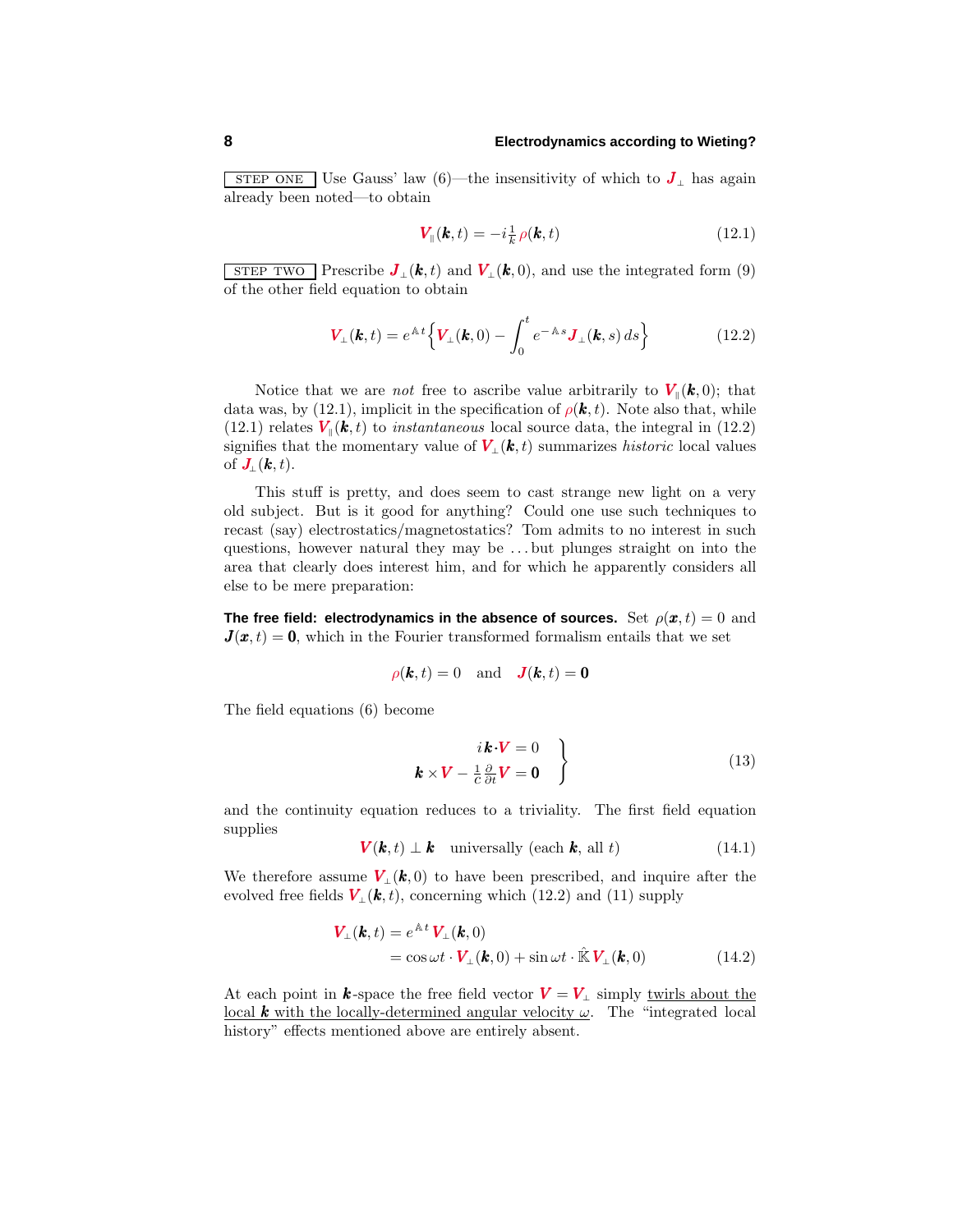## **Refined solution of the transformed field equations 9**

The plan now is first to sharpen our understanding of the significance of  $(14.2)$ , then to retreat from **k**-space to **x**-space.

What I have once called the "plane normal to the **k**-vector" is now more usefully/precisely described

$$
\Pi(\mathbf{k}) \equiv \begin{cases} 2\text{-dimensional complex vector space} \\ \text{tangent at } \mathbf{k} \text{ to the sphere of radius } k \end{cases}
$$

Every element  $\mathbf{Z}_{\perp} \in \Pi(k)$  can be developed

*Z*<sub>⊥</sub> = linear combination of basis elements  $Z^1_{\perp}(\mathbf{k})$  and  $Z^2_{\perp}(\mathbf{k})$ 

While  $\{Z_{\perp}^1, Z_{\perp}^2\}$  can be selected arbitrarily (subject only to the requirement that they be linearly independent), it is algebraically most convenient/natural to select the *eigenbasis* of  $\hat{\mathbb{K}}$ . I reserve for an appendix discussion of how, in general detail, the eigenvectors of  $K$  can be constructed/described: for the moment it is sufficient to notice that

```
the real antisymmetry of \hat{\mathbb{K}} \implies the hermiticity of \mathbb{H} \equiv -i \hat{\mathbb{K}}
```
The eigenvalues of  $\mathbb H$  are necessarily real (they are in fact real and distinct:  $\{0, \pm 1\}$  so those of  $\hat{\mathbb{K}}$  are necessarily imaginary:  $\{0, \pm i\}$ . The eigenvectors of <sup>H</sup> are simultaneously eigenvectors of <sup>K</sup>ˆ—call them *<sup>e</sup>*−, *<sup>e</sup>*<sup>0</sup> and *<sup>e</sup>*+—and are necessarily orthogonal, and can be arranged to be orthonormal in the sense standard to complex theory.<sup>6</sup> From  $\mathbb{\hat{K}}e_0 = 0e_0$  (which in Tom's vectorial language reads  $\mathbf{k} \times \mathbf{e}_0 = \mathbf{0}$ ) we know that  $\mathbf{e}_0 = \hat{\mathbf{k}}$ , while

$$
\hat{\mathbb{K}}\boldsymbol{e}_{+} = +i\boldsymbol{e}_{+} \n\hat{\mathbb{K}}\boldsymbol{e}_{-} = -i\boldsymbol{e}_{-}
$$
\n(15)

are the defining characteristics of the eigenbasis in  $\Pi(\mathbf{k})$ .

Let the vector  $V_{\perp}(\mathbf{k},0)$  be developed

$$
V_{\perp}(\mathbf{k},0) = V_{+}(\mathbf{k},0)\,\mathbf{e}_{+}(\mathbf{k}) + V_{-}(\mathbf{k},0)\,\mathbf{e}_{-}(\mathbf{k})
$$

where  $V_{\pm}(\boldsymbol{k},0)$  are complex numbers. From (14.2) it now follows by (15) that

$$
V_{\perp}(\bm{k},t) = V_{+}(\bm{k},t) \,\bm{e}_{+}(\bm{k}) + V_{-}(\bm{k},t) \,\bm{e}_{-}(\bm{k})
$$

with

$$
V_{\pm}(\boldsymbol{k},t) = e^{\pm i \omega t} \cdot V_{\pm}(\boldsymbol{k},0)
$$
\n(16)

<sup>6</sup> This slight subtlty has heretofore remained invisible because in all prior statements of the form  $\boldsymbol{a} \perp \boldsymbol{b}$  either  $\boldsymbol{a}$  or  $\boldsymbol{b}$  (or both) was real. Note, by the way, that the eigenvectors *e* are determined only to within arbitrary/independent phase factors  $e^{i\alpha}$ . The point is elaborated in Appendix A.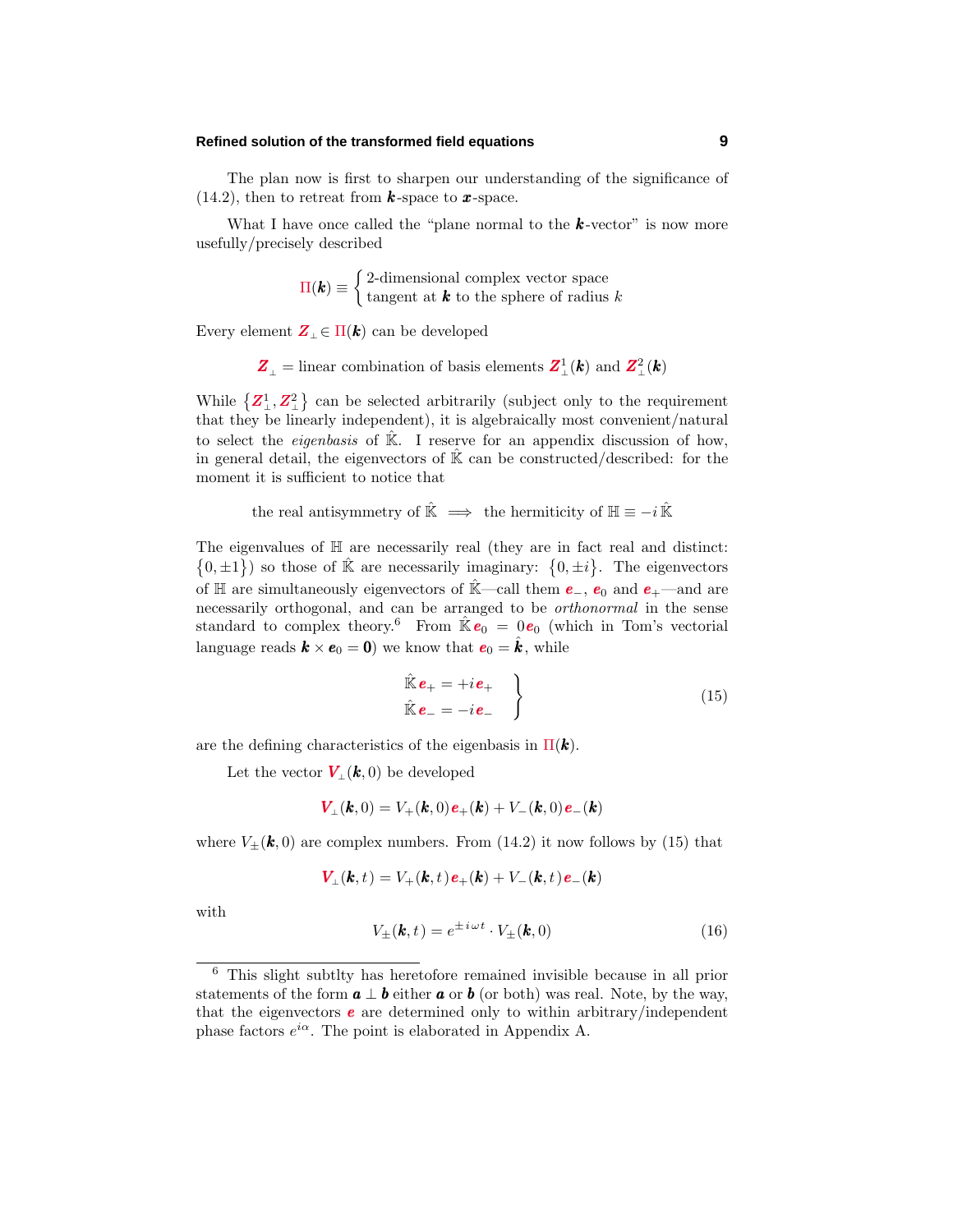The "retreat from  $\boldsymbol{k}$ -space to  $\boldsymbol{x}$ -space" is accomplished by inversion of (5):

$$
\boldsymbol{V}_{\perp}(\boldsymbol{x},t) = (2\pi)^{-\frac{3}{2}} \iiint \exp\left\{ + i\boldsymbol{k} \cdot \boldsymbol{x} \right\} \boldsymbol{V}_{\perp}(\boldsymbol{k},t) d^3 k \tag{17}
$$

where the  $\perp$  on the lefthand side is vestigial, the original meaning having been lost in the integration process. But let us, with Tom, look to the primitive case in which  $V_{\perp}(\mathbf{k},0)$  —whence also  $V_{\perp}(\mathbf{k},t)$  —vanishes except at an isolated point in *k* -space:

$$
\boldsymbol{V}_{\perp}(\boldsymbol{k},0) = (2\pi)^{\frac{3}{2}} \boldsymbol{W}_{\perp} \delta(\boldsymbol{k} - \boldsymbol{k}_0) \quad : \quad \boldsymbol{W}_{\perp} \text{ normal to } \boldsymbol{k}_0 \tag{18}
$$

The  $\iiint$  then trivializes; we have

$$
\boldsymbol{V}_{\perp}(\boldsymbol{x},0)=\boldsymbol{W}_{\perp}\exp\{i\boldsymbol{k}_0\boldsymbol{\cdot}\boldsymbol{x}\}
$$

which is the very opposite of localized:  $V_{\perp}(\mathbf{x},0)$  is <u>constant on space-filling</u> planes normal to  $k_0$ . Now let  $\{e_+, e_-\}$  be orthonormal eigenvectors of  $\hat{\mathbb{K}}_0$ , resolve  $W_$ ⊥ in the now familar way

$$
\mathbf{W}_{\perp}=W_{+}\,\mathbf{e}_{+}+W_{-}\,\mathbf{e}_{-}
$$

*...*turn on time and obtain

$$
\boldsymbol{V}_{\perp}(\boldsymbol{x},t) = W_{+} \exp\{i(\boldsymbol{k}_{0}\cdot\boldsymbol{x} + \omega_{0}t)\} \,\boldsymbol{e}_{+} + W_{-} \exp\{i(\boldsymbol{k}_{0}\cdot\boldsymbol{x} - \omega_{0}t)\} \,\boldsymbol{e}_{-}
$$
 (19)

The first term on the right fills *x*-space with plane waves rushing antiparallel to  $\mathbf{k}_0$  with speed  $k_0/\omega_0 = c$ ; the second term with waves rushing parallel to  $\mathbf{k}_0$ . The antipodal construction

$$
\boldsymbol{V}_{\perp}^{\text{antipodal}}(\boldsymbol{k},0) = (2\pi)^{+\frac{3}{2}} \boldsymbol{W}_{\perp} \delta(\boldsymbol{k} + \boldsymbol{k}_0) \quad : \quad \boldsymbol{W}_{\perp} \text{ normal to } \boldsymbol{k}_0
$$

reverses those directional assignments: we obtain<sup>7</sup>

$$
\boldsymbol{V}_{\perp}^{\text{antipodal}}(\boldsymbol{x},t) = W_{+} \exp\{i(-\boldsymbol{k}_{0}\cdot\boldsymbol{x}+\omega_{0}t)\} \boldsymbol{e}_{-} + W_{-} \exp\{i(-\boldsymbol{k}_{0}\cdot\boldsymbol{x}-\omega_{0}t)\} \boldsymbol{e}_{+}
$$

Let me, for the purposes of this discussion, abandon the retrograde blue terms.

In Appendix A we learn to write

$$
\begin{aligned}\n\mathbf{e}_{+} &\equiv \frac{1}{\sqrt{2}}(\mathbf{a} - i\mathbf{b}) \\
\mathbf{e}_{-} &\equiv \frac{1}{\sqrt{2}}(\mathbf{a} + i\mathbf{b})\n\end{aligned} \tag{20}
$$

where *a* is a real vector  $\perp \mathbf{k}_0$ , and so is  $\mathbf{b} \equiv \mathbf{k}_0 \times \mathbf{a}$ . Returning with (20) to (19) we obtain a result which might be notated

$$
\mathbf{V}_{\circlearrowright}(\boldsymbol{x},t) = A e^{-i\alpha} \exp\{i(\boldsymbol{k}_{0} \cdot \boldsymbol{x} - \omega_{0} t)\} (\boldsymbol{a} + i\boldsymbol{b})
$$
\n
$$
= A[\boldsymbol{a} \cos \varphi - \boldsymbol{b} \sin \varphi] + i A[\boldsymbol{a} \sin \varphi + \boldsymbol{b} \cos \varphi]
$$
\n
$$
= \boldsymbol{E}_{\circlearrowright}(\boldsymbol{x},t) + i \boldsymbol{B}_{\circlearrowright}(\boldsymbol{x},t)
$$
\n(21.1)

<sup>7</sup> Here a subtlty: sign-reversal of *k* entails that in (20) we reverse also the sign of **b**, so that  $\{\hat{k}, a, b\}$ <sub>new</sub> is again a righthanded frame: this entails interchange of the roles played by  $e_+$  and  $e_-$ , of which I take account in the following equation.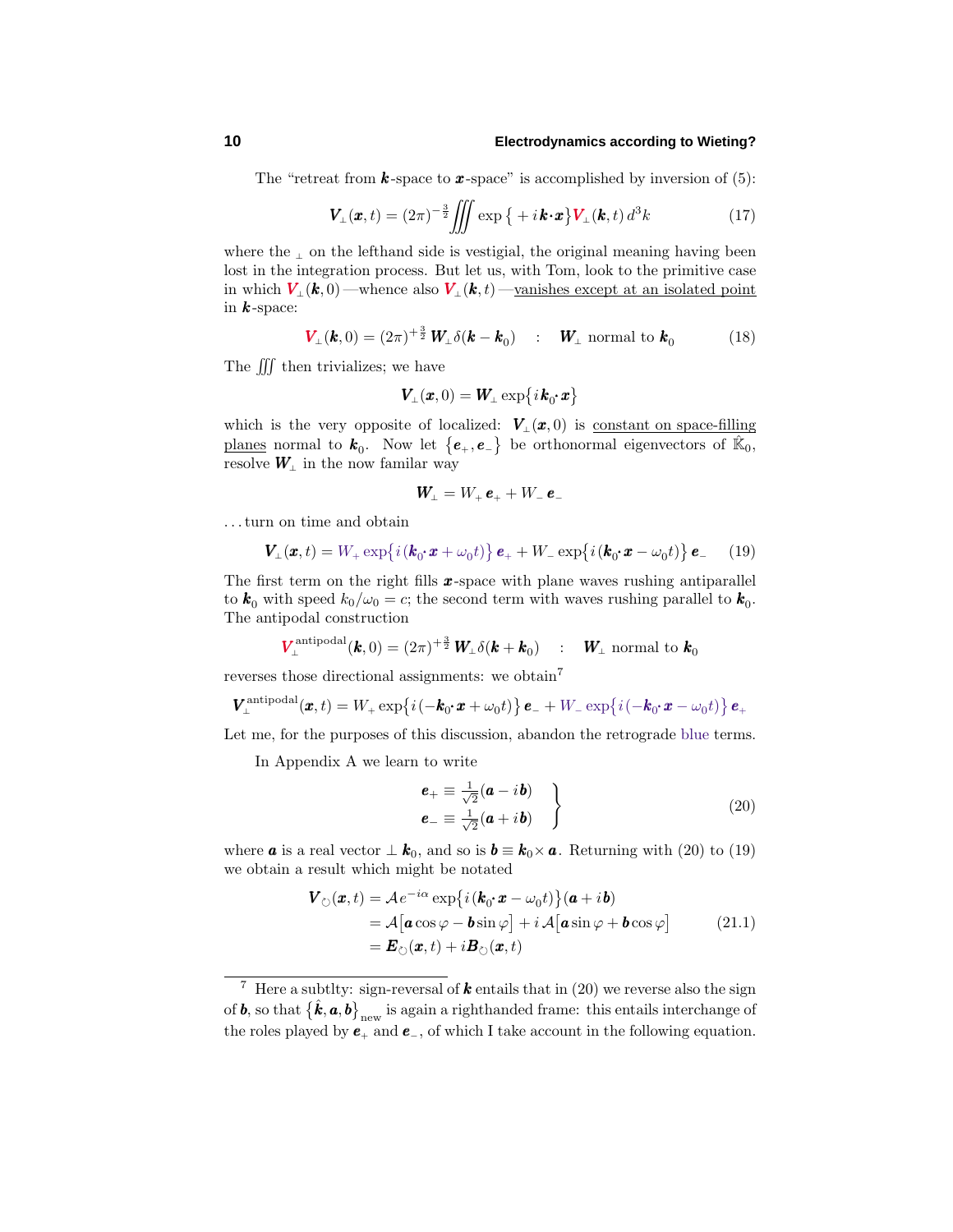#### **The free field: electrodynamics in the absence of sources 11**

with  $\varphi \equiv \mathbf{k}_0 \cdot \mathbf{x} - \omega_0 t$ . In the antipodal case we on the other hand find

$$
\mathbf{V}_{\circlearrowleft}(\boldsymbol{x},t) = \mathcal{B}e^{i\beta} \exp\{i(-\boldsymbol{k}_{0}\cdot\boldsymbol{x} + \omega_{0}t)\} (\boldsymbol{a} + i\boldsymbol{b})
$$
\n
$$
= \mathcal{B}[\boldsymbol{a}\cos\varphi + \boldsymbol{b}\sin\varphi] + i\mathcal{B}[-\boldsymbol{a}\sin\varphi + \boldsymbol{b}\cos\varphi] \qquad (21.2)
$$
\n
$$
= \boldsymbol{E}_{\circlearrowleft}(\boldsymbol{x},t) + i\boldsymbol{B}_{\circlearrowleft}(\boldsymbol{x},t)
$$

Superposition—construction of

$$
\boldsymbol{E}(\boldsymbol{x},t) = \mathcal{A}\big[\boldsymbol{a}\cos\varphi - \boldsymbol{b}\sin\varphi\big] + \mathcal{B}\big[\boldsymbol{a}\cos(\varphi+\delta) + \boldsymbol{b}\sin(\varphi+\delta)\big] \tag{22.1}
$$

which physically (but, from a mathematical viewpoint, redundantly) entails construction also of

$$
\mathbf{B}(\mathbf{x},t) = \mathcal{A}\left[\mathbf{a}\cos(\varphi + \frac{\pi}{2}) - \mathbf{b}\sin(\varphi + \frac{\pi}{2})\right] \tag{22.2}
$$

$$
+ \mathcal{B}\left[\mathbf{a}\cos(\varphi + \delta + \frac{\pi}{2}) + \mathbf{b}\sin(\varphi + \delta + \frac{\pi}{2})\right]
$$

—yields a description of the most general monochromatic electromagnetic plane wave with propagation vector  $\mathbf{k}_0$ .

It is interesting that Tom's formalism leads most naturally to the synthesis of plane waves by superposition of  $\circlearrowright$  /  $\circlearrowleft$  *circularly polarized* waves, while the more standard line of argument—which has much in common with Tom's  $a$ rgument, $8$  but is much swifter—leads with equal naturalness to superposition of  $\leftrightarrow$  /  $\downarrow$  <u>linearly</u> polarized waves:

$$
\boldsymbol{E}(\boldsymbol{x},t) = \mathcal{E}_1 \cos \varphi \cdot \boldsymbol{a} + \mathcal{E}_2 \cos(\varphi + \delta) \cdot \boldsymbol{b}
$$
 (23.1)

$$
\boldsymbol{B}(\boldsymbol{x},t) = \mathcal{E}_1 \cos(\varphi + \frac{\pi}{2}) \cdot \boldsymbol{a} + \mathcal{E}_2 \cos(\varphi + \delta + \frac{\pi}{2}) \cdot \boldsymbol{b} \tag{23.2}
$$

Tom's  $\circlearrowright$ -wave can be recovered from (23) by setting  $\mathcal{E}_1 = \mathcal{E}_2 = \mathcal{A}$  and  $\delta = \frac{\pi}{2}$ , while his  $\circlearrowleft$ -wave results from setting  $\mathcal{E}_1 = \mathcal{E}_2 = \mathcal{B}$  and  $\delta = -\frac{\pi}{2}$ .

$$
\boldsymbol{E}(\boldsymbol{x},t)\equiv\boldsymbol{E}\exp\bigl\{i(\boldsymbol{k}\!\cdot\!\boldsymbol{x}-\omega t)\bigr\}\quad\text{and}\quad\boldsymbol{B}(\boldsymbol{x},t)\equiv\boldsymbol{B}\exp\bigl\{i(\boldsymbol{k}\!\cdot\!\boldsymbol{x}-\omega t)\bigr\}
$$

be solutions of the free-field equations

$$
\nabla \cdot \mathbf{V} = 0
$$
  
- $i \nabla \times \mathbf{V} - \frac{1}{c} \frac{\partial}{\partial t} \mathbf{V} = \mathbf{0}$  (24)

See CLASSICAL ELECTRODYNAMICS  $(1980/81)$  page 342 for an account of the elementary details.

<sup>8</sup> One asks for the conditions imposed upon vectors *k* , *E* and *B* by the requirement that the fields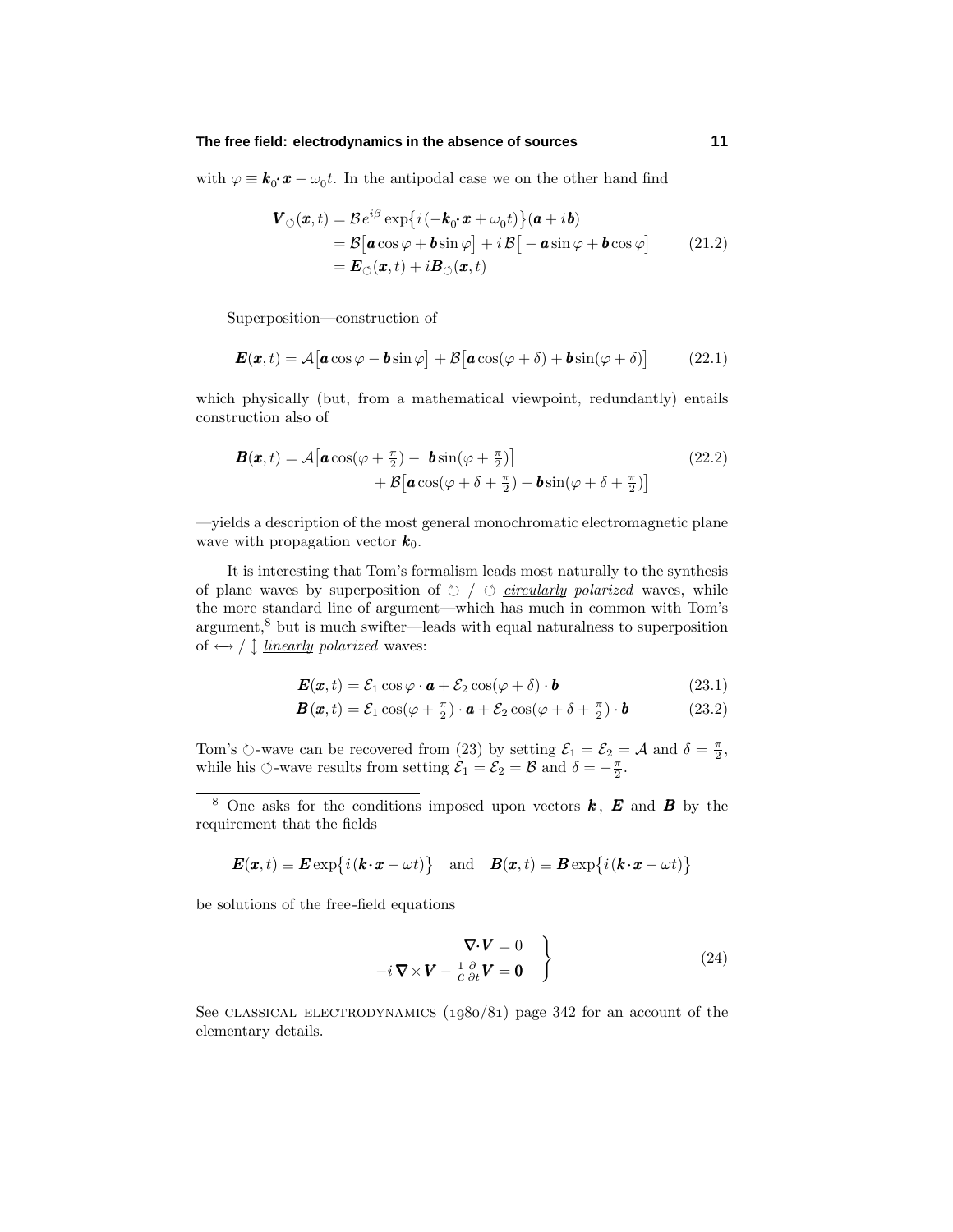The polarizational state of a plane wave is most usefully described by the so-called Stokes parameters

$$
S_0 = \mathcal{E}_1^2 + \mathcal{E}_2^2
$$
  
\n
$$
S_1 = \mathcal{E}_1^2 - \mathcal{E}_2^2
$$
  
\n
$$
S_2 = 2\mathcal{E}_1^2 \mathcal{E}_2^2 \cos \delta
$$
  
\n
$$
S_3 = 2\mathcal{E}_1^2 \mathcal{E}_2^2 \sin \delta
$$

The assignments just described yield

$$
S_0 = 2\mathcal{A}^2
$$
  
\n
$$
S_1 = 0
$$
  
\n
$$
S_2 = 0
$$
  
\n
$$
S_3 = +2\mathcal{A}^2
$$
 in Tom's case  $\mathbf{E}_{\circlearrowright}$ , and

and

$$
S_0 = 2\mathcal{A}^2
$$
  
\n
$$
S_1 = 0
$$
  
\n
$$
S_2 = 0
$$
  
\n
$$
S_3 = -2\mathcal{A}^2
$$
 in Tom's case  $\mathbf{E}_{\circlearrowleft}$ 

which can be read (see page 348 in the notes just cited) as a reassertion that Tom has been led to states of left/right *circular* polarization.

**So what has Wieting taught us?** Tom has reminded us that, in a class of favorable cases, Fourier transform techniques can be used to reduce systems of partial differential equations to systems of ordinary differential equations, and thus to purchase some analytical advantages. This is not news to the engineers (beginning, I think, with Heaviside) who study things like transmission lines, or to physicists interested in special solutions of (say) the Dirac equation. The PDE's encountered in those cases are—like the PDE's bequeathed to us by Maxwell/Heaviside/Lorentz—multicomponent linear systems into which *<sup>∂</sup> ∂t* enters linearly. But if the technique is hardly novel, it has served to cast classical electrodynamics in a light that I find fresh and interesting.

To sharpen the point a bit: Tom has achieved interesting electrodynamical insight by abandoning the (manifest) Lorentz covariance of that theory (and would, at the outset, do the same if he were to undertake discussion of the Dirac equation). That I found to be a bracing reminder that strict adherence to manifest Lorentz covariance, though often quite illuminating, does entail costs *...* and closes doors that might usefully be left ajar.

But abandonment of Lorentz covariance seems to me an unpromising first step if one's objective is (as Tom's appears to be) to establish contact with the Wigner/Bargmann classification of the unitary representations of the Lorentz group.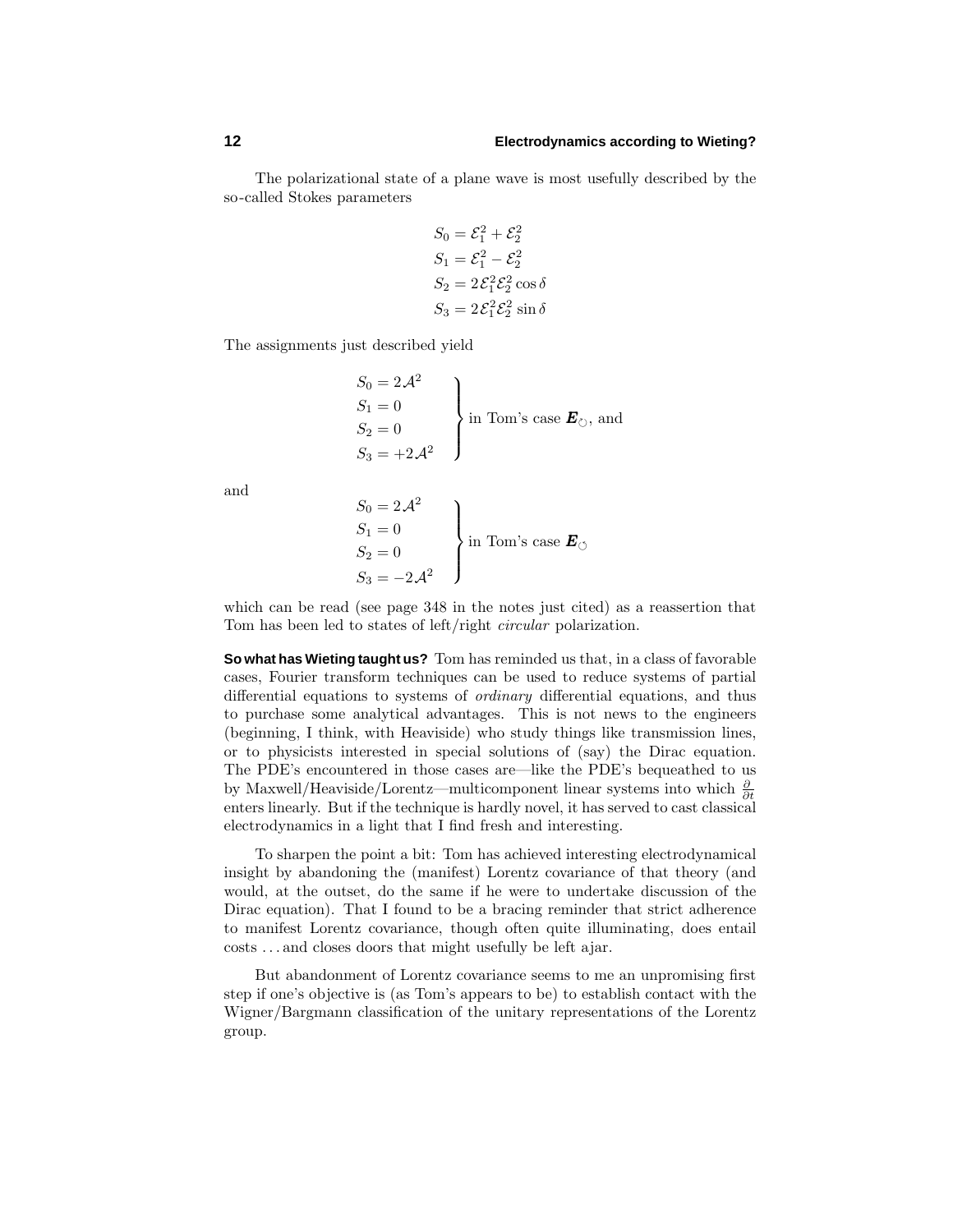# **Conclusions 13**

Tom does not claim to have produced a comprehensive "electrodynamics," so cannot be faulted for having omitted all reference to the theory of potentials (of which he had no computational need), the structure of the stress-energy tensor (which in non-relativistic theory tends to fragment), the means by which one establishes contact with the language of Lagrangian field theory: I will take up some of those topics in my appendices.

Tom does, however, seem to imagine that his work bears directly (if in some unspecified way) on the theory of "photons." This I strenuously deny. His work proceeds without reference to  $\hbar$  (a notational adjustment  $\boldsymbol{k} \mapsto \boldsymbol{p}/\hbar$ would accomplish nothing of physical substance), is a contribution to *classical* electrodynamics, and bears only in that vaguely latent sense upon the essential phenomenology of QED. The theory, in its present (unquantized) state, has absolutely nothing to say about Einstein's "photon"—nothing to say about why the electromagnetic field, when interacting with other systems (matter) exchanges energy in frequency-dependent units of  $\hbar \nu$ , angular momentum in units of  $\hbar$ .

Tom's essay could have been written by Maxwell himself, and the thought has occurred to me that it may, in fact, have been intended as homage to Maxwell. Both avoid the notations that since  $\sim$  1896 have been standard to the field. Both are content to use different letters of the alphabet to name the components of multicomponent objects.<sup>9</sup> And both are—each for his own reason—content to keep relativity (also quantum mechanics!) "off stage."

<sup>9</sup> Is it possible that the indexed notation that has been commonplace for now more than a century was made possible by a late  $19<sup>th</sup>$  Century typographic development?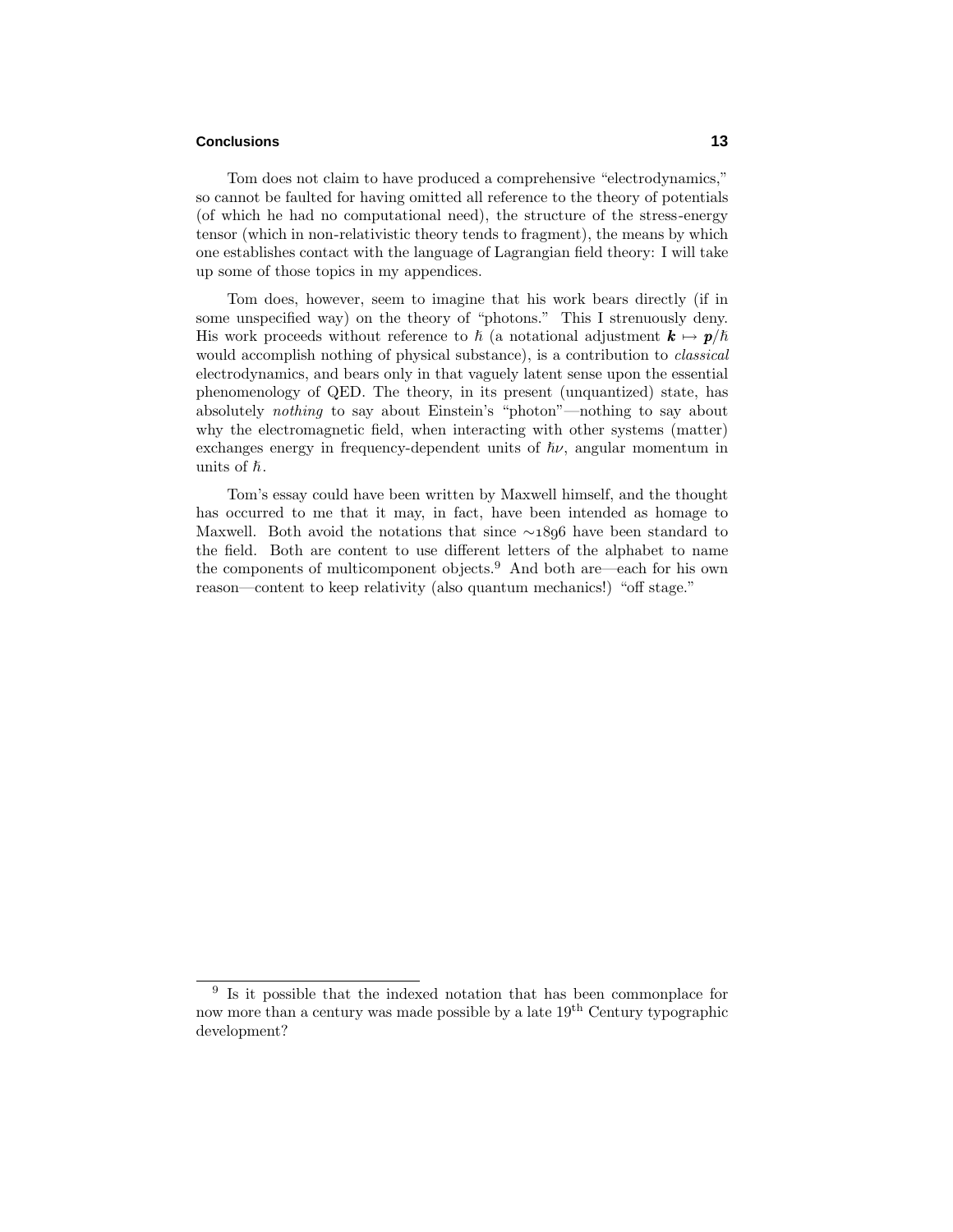**APPENDIX A: Projective construction of the eigenbasis of**  $\hat{\mathbb{K}}$ **.** Look first, by way of orientation, to the case

$$
\hat{\boldsymbol{k}} = \begin{pmatrix} 0 \\ 0 \\ 1 \end{pmatrix} \implies \hat{\mathbb{K}} = \begin{pmatrix} 0 & -1 & 0 \\ 1 & 0 & 0 \\ 0 & 0 & 0 \end{pmatrix}
$$

The characteristic equation reads  $\lambda(\lambda^2 + 1) = 0$ ; the eigenvalues are  $\{0, \pm i\}$ and the associated normalized eigenvectors are

$$
\boldsymbol{e}_0 = \begin{pmatrix} 0 \\ 0 \\ 1 \end{pmatrix}, \quad \boldsymbol{e}_+ = \frac{1}{\sqrt{2}} \begin{pmatrix} +i \\ 1 \\ 0 \end{pmatrix}, \quad \boldsymbol{e}_- = \frac{1}{\sqrt{2}} \begin{pmatrix} -i \\ 1 \\ 0 \end{pmatrix} = (\boldsymbol{e}_+)^*
$$

By inspection we have this table of inner products

$$
\begin{pmatrix} \bm{e}_0^{\dagger}\bm{e}_0 & \bm{e}_0^{\dagger}\bm{e}_+ & \bm{e}_-^{\dagger}\bm{e}_- \\ \bm{e}_+^{\dagger}\bm{e}_0 & \bm{e}_+^{\dagger}\bm{e}_+ & \bm{e}_+^{\dagger}\bm{e}_- \\ \bm{e}_-^{\dagger}\bm{e}_0 & \bm{e}_-^{\dagger}\bm{e}_+ & \bm{e}_-^{\dagger}\bm{e}_- \end{pmatrix} = \begin{pmatrix} 1 & 0 & 0 \\ 0 & 1 & 0 \\ 0 & 0 & 1 \end{pmatrix}
$$

where I have used  $t$  to signify the conjugated transposition (adjunction). The associated projectors are

$$
\mathbb{P}_0 = \mathbf{e}_0 \mathbf{e}_0^{\mathbf{t}} = \begin{pmatrix} 0 & 0 & 0 \\ 0 & 0 & 0 \\ 0 & 0 & 1 \end{pmatrix}
$$

$$
\mathbb{P}_+ = \mathbf{e}_+ \mathbf{e}_+^{\mathbf{t}} = \frac{1}{2} \begin{pmatrix} 1 & i & 0 \\ -i & 1 & 0 \\ 0 & 0 & 0 \end{pmatrix}
$$

$$
\mathbb{P}_- = \mathbf{e}_- \mathbf{e}_-^{\mathbf{t}} = \frac{1}{2} \begin{pmatrix} 1 & -i & 0 \\ i & 1 & 0 \\ 0 & 0 & 0 \end{pmatrix} = \mathbb{P}_+^*
$$

which are readily seen to be hermitian/orthogonal/complete. From

$$
\hat{\mathbb{K}} = \begin{pmatrix} 0 & -1 & 0 \\ 1 & 0 & 0 \\ 0 & 0 & 0 \end{pmatrix} \text{ and } \hat{\mathbb{K}}^2 = \begin{pmatrix} -1 & 0 & 0 \\ 0 & -1 & 0 \\ 0 & 0 & 0 \end{pmatrix}
$$

It becomes obvious that we can write

$$
\mathbb{P}_0 = \mathbb{I} + \hat{\mathbb{K}}^2
$$
  
\n
$$
\mathbb{P}_+ = -\frac{1}{2} (\hat{\mathbb{K}}^2 + i \hat{\mathbb{K}})
$$
  
\n
$$
\mathbb{P}_- = -\frac{1}{2} (\hat{\mathbb{K}}^2 - i \hat{\mathbb{K}})
$$
\n(A1)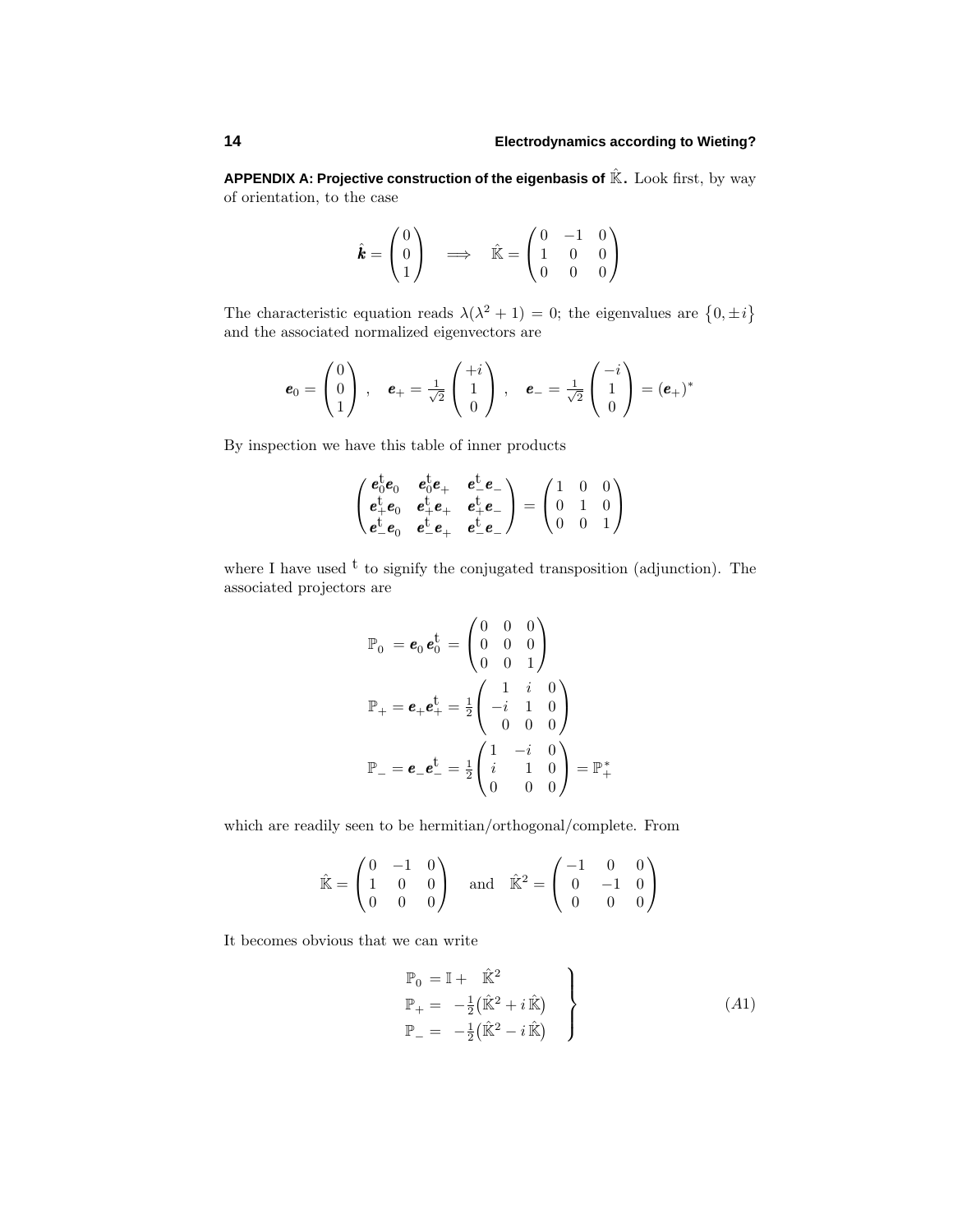### **APPENDIX A: Projective construction of the eigenbasis of**  $\hat{\mathbb{K}}$  **15**

Immediately  $\mathbb{P}_0 + \mathbb{P}_+ + \mathbb{P}_- = \mathbb{I}$ , while each of the statements

$$
\mathbb{P}_0^2 = \mathbb{P}_0 \quad \text{and} \quad \mathbb{P}_0 \mathbb{P}_+ = \mathbb{P}_0 \mathbb{P}_- = \mathbb{O}
$$
\n
$$
\mathbb{P}_+^2 = \mathbb{P}_+ \quad \text{and} \quad \mathbb{P}_+ \mathbb{P}_0 = \mathbb{P}_+ \mathbb{P}_- = \mathbb{O}
$$
\n
$$
\mathbb{P}_-^2 = \mathbb{P}_- \quad \text{and} \quad \mathbb{P}_- \mathbb{P}_0 = \mathbb{P}_- \mathbb{P}_+ = \mathbb{O}
$$
\n
$$
(A2)
$$

can be extracted directly from the Cayley-Hamilton identity:  $\hat{\mathbb{K}}^3 = -\hat{\mathbb{K}}$ .

But the Cayley-Hamilton identity holds generally (i.e.; is not special to the  $\hat{k}$  assumed at the outset, but holds for all  $\hat{k}$ ). Using

$$
\hat{\mathbb{K}} = \begin{pmatrix} 0 & -\hat{k}_3 & \hat{k}_2 \\ \hat{k}_3 & 0 & -\hat{k}_1 \\ -\hat{k}_2 & \hat{k}_1 & 0 \end{pmatrix} \text{ and } \hat{\mathbb{K}}^2 = \begin{pmatrix} \hat{k}_1\hat{k}_1 - 1 & \hat{k}_1\hat{k}_2 & \hat{k}_1\hat{k}_3 \\ \hat{k}_2\hat{k}_1 & \hat{k}_2\hat{k}_2 - 1 & \hat{k}_2\hat{k}_3 \\ \hat{k}_3\hat{k}_1 & \hat{k}_3\hat{k}_2 & \hat{k}_3\hat{k}_3 - 1 \end{pmatrix}
$$

we could in a moment write down explicit descriptions of the projectors  $\mathbb P$  in the general case, and in terms of them recover the projectors previously denoted

$$
\mathbb{P}_{\mathbb{I}} = \mathbb{P}_{0} \tag{A3}
$$
\n
$$
\mathbb{P}_{\mathbb{I}} = \mathbb{P}_{+} + \mathbb{P}_{-}
$$

It is evident that  $\mathbb{P}_0$  projects onto

$$
\boldsymbol{e}_0(\hat{\boldsymbol{k}}) = \hat{\boldsymbol{k}} \tag{A4.1}
$$

To discover *e*<sup>+</sup> and *e*<sup>−</sup> we might (with the assistance of *Mathematica*)

construct 
$$
\mathbb{P}_0
$$
**s** with a "seed vector" given by (say)  $\mathbf{s} = \begin{pmatrix} 1 \\ 1 \\ 1 \end{pmatrix}$ 

and normalize the result; such a procedure leads to

$$
\mathbf{e}_{+}(\hat{\mathbf{k}}) = \frac{1}{2\sqrt{1-\hat{k}_{2}\hat{k}_{3}-\hat{k}_{3}\hat{k}_{1}-\hat{k}_{1}\hat{k}_{2}}} \begin{pmatrix} 1-\hat{k}_{1}(\hat{k}_{1}+\hat{k}_{2}+\hat{k}_{3}) - i(\hat{k}_{2}-\hat{k}_{3}) \\ 1-\hat{k}_{2}(\hat{k}_{1}+\hat{k}_{2}+\hat{k}_{3}) - i(\hat{k}_{3}-\hat{k}_{1}) \\ 1-\hat{k}_{3}(\hat{k}_{1}+\hat{k}_{2}+\hat{k}_{3}) - i(\hat{k}_{1}-\hat{k}_{2}) \end{pmatrix} (A4.2)
$$

$$
\mathbf{e}_{-}(\hat{\mathbf{k}}) = \frac{1}{2\sqrt{1-\hat{k}_{2}\hat{k}_{3}-\hat{k}_{3}\hat{k}_{1}-\hat{k}_{1}\hat{k}_{2}}} \begin{pmatrix} 1-\hat{k}_{1}(\hat{k}_{1}+\hat{k}_{2}+\hat{k}_{3}) + i(\hat{k}_{2}-\hat{k}_{3}) \\ 1-\hat{k}_{2}(\hat{k}_{1}+\hat{k}_{2}+\hat{k}_{3}) + i(\hat{k}_{3}-\hat{k}_{1}) \\ 1-\hat{k}_{3}(\hat{k}_{1}+\hat{k}_{2}+\hat{k}_{3}) + i(\hat{k}_{3}-\hat{k}_{1}) \end{pmatrix} (A4.3)
$$

These vectors pass all orthonormality and other tests, and in the case

$$
\hat{\boldsymbol{k}} = \begin{pmatrix} 0 \\ 0 \\ 1 \end{pmatrix}
$$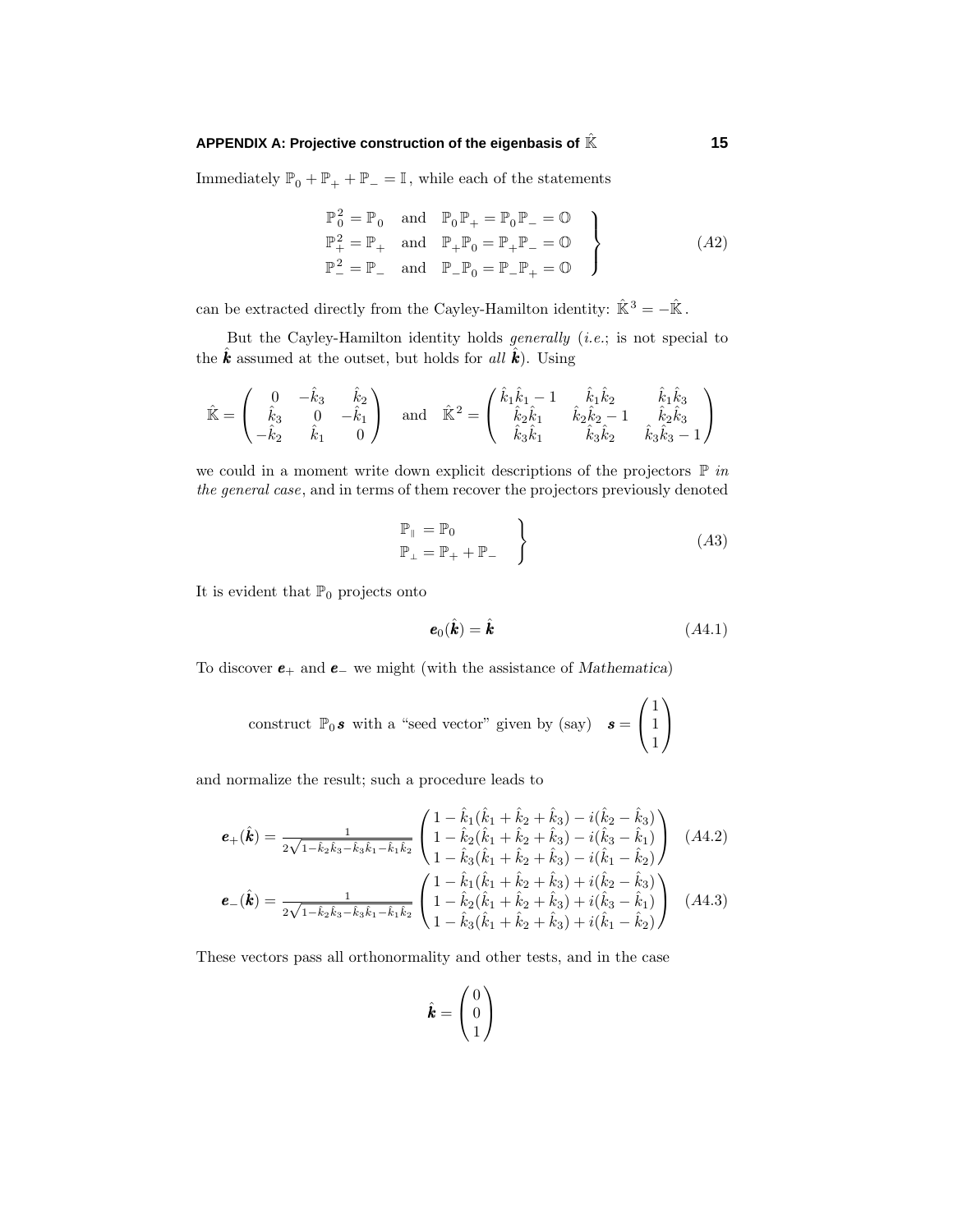are phase-equivalent (multiply by  $e^{i\frac{\pi}{2}} = (1+i)/\sqrt{2}$ ) to the eigenvectors which marked our point of departure. But they fail in the case  $\hat{k} = s$ ; one has, in that case, to select a different seed (any seed with a component normal to  $\hat{k}$ ). The seed-adjustment problem leads us to notice this generalization of the result just obtained:

$$
\mathbf{e}_{+}(\hat{\mathbf{k}}) = \frac{\mathbf{s} - (\mathbf{s} \cdot \hat{\mathbf{k}}) \hat{\mathbf{k}} - i \hat{\mathbf{k}} \times \mathbf{s}}{\text{length}}
$$
\n
$$
\mathbf{e}_{-}(\hat{\mathbf{k}}) = \frac{\mathbf{s} - (\mathbf{s} \cdot \hat{\mathbf{k}}) \hat{\mathbf{k}} + i \hat{\mathbf{k}} \times \mathbf{s}}{\text{length}}
$$
\n
$$
\text{length} = \sqrt{2(1 - (\mathbf{s} \cdot \hat{\mathbf{k}})^{2}}
$$
\n(45)

The assumption here is that **s** is a unit vector not parallel to  $\hat{k}$ , but otherwise arbitrary. Equations (A5) render the entire subject transparent, but contain a surprise: there are as many ways to assign meaning to  $\{e_+(\hat{k}), e_-(\hat{k})\}$  as there are ways to select *s*. And such a state of affairs is, in fact, quite intelligible:

Equations (A5) are of the form

$$
e_{+} = \frac{a - ib}{\sqrt{a^2 + b^2}}
$$

$$
e_{-} = \frac{a + ib}{\sqrt{a^2 + b^2}}
$$

where **a** and  $\mathbf{b} = \hat{\mathbf{k}} \times \mathbf{a}$  are real vectors of the same length, normal to each other and also to  $\hat{k}$ . Without loss of generality we may assume **a** whence also **b** to be unit vectors: then we confront

$$
\begin{aligned}\n\mathbf{e}_{+} &= \frac{1}{\sqrt{2}} (\mathbf{a} - i\hat{\mathbf{k}} \times \mathbf{a}) \\
\mathbf{e}_{-} &= \frac{1}{\sqrt{2}} (\mathbf{a} + i\hat{\mathbf{k}} \times \mathbf{a})\n\end{aligned} \qquad (A6)
$$

Immediately, the orthonormality properties of  $\{e_+, e_-\}$  mimic those of  $\{a, b\}$ . Moreover,

$$
\hat{\mathbb{K}}\boldsymbol{e}_{+} = \hat{\boldsymbol{k}} \times \boldsymbol{e}_{+} = \frac{1}{\sqrt{2}} \Big\{ \hat{\boldsymbol{k}} \times \boldsymbol{a} - i \hat{\boldsymbol{k}} \times (\hat{\boldsymbol{k}} \times \boldsymbol{a}) \Big\} \n= \frac{1}{\sqrt{2}} \Big\{ \hat{\boldsymbol{k}} \times \boldsymbol{a} - i \big[ (\hat{\boldsymbol{k}} \cdot \boldsymbol{a}) \hat{\boldsymbol{k}} - (\hat{\boldsymbol{k}} \cdot \hat{\boldsymbol{k}}) \boldsymbol{a} \big] \Big\} \n= \frac{1}{\sqrt{2}} \Big\{ \hat{\boldsymbol{k}} \times \boldsymbol{a} + i \boldsymbol{a} \Big\} \n= + i \boldsymbol{e}_{+}
$$

Similarly (or by simple complex conjugation)  $\mathbb{\hat{K}} e$ <sub>−</sub> = −*i* $e$ <sub>−</sub>. The simple upshot of the (excessively round about) argument is that

> the  $\textit{\textbf{e}}_{\pm}$  given by (A6) will be eigenvectors of  $\hat{\mathbb{K}}$ no matter how the real unit vector *a* is positioned on the plane normal to the real unit vector  $\hat{k}$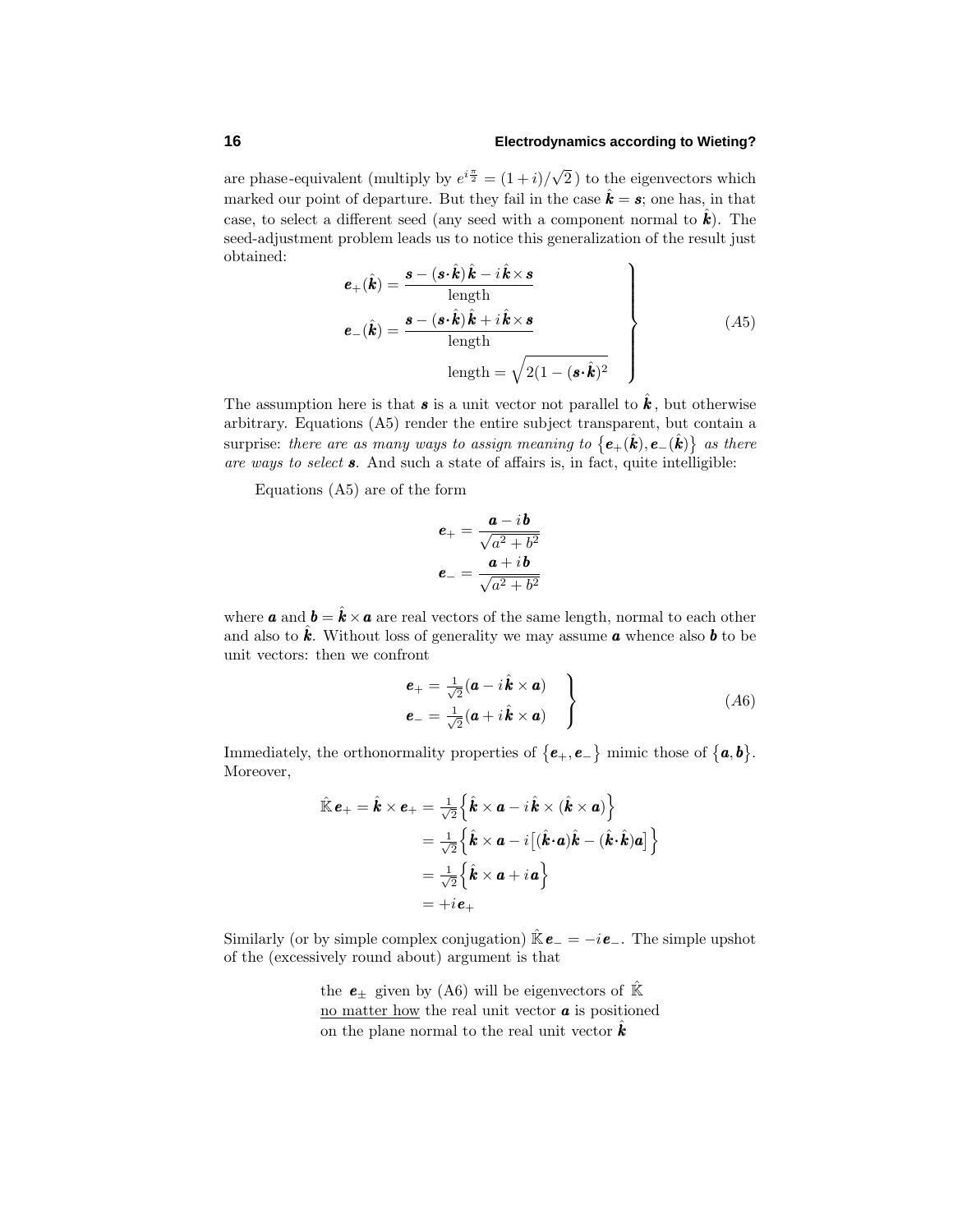# **APPENDIX A: Projective construction of the eigenbasis of**  $\hat{\mathbb{K}}$  **17**

And the  $O(2)$  symmetry that lurks within the definitions  $(A6)$  is in fact very easily understood. Let  $\{a, b\}$  be a real orthonormal basis inscribed on the plane  $\perp$  to  $\hat{k}$ , and let  $\{a, b\}$  be another. Then

$$
a = a(a \cdot a) + b(b \cdot a) = a \cos \theta - b \sin \theta
$$
  

$$
b = a(a \cdot b) + b(b \cdot b) = a \sin \theta + b \cos \theta
$$

which when introduced into

$$
e_+ = e_+(e_+^t e_+) + e_-(e_-^t e_+)
$$
  

$$
e_- = e_+(e_+^t e_-) + e_-(e_-^t e_-)
$$

together with the definitions

$$
\begin{array}{ll}\n\mathbf{e}_{+} \equiv \frac{1}{\sqrt{2}}(\mathbf{a} - i\mathbf{b}) & \mathbf{e}_{+} \equiv \frac{1}{\sqrt{2}}(\mathbf{a} - i\mathbf{b}) \\
\mathbf{e}_{-} \equiv \frac{1}{\sqrt{2}}(\mathbf{a} + i\mathbf{b}) & \text{and} & \mathbf{e}_{-} \equiv \frac{1}{\sqrt{2}}(\mathbf{a} + i\mathbf{b})\n\end{array}
$$

are found by quick calculation to give

$$
\begin{pmatrix} e_+ \\ e_- \end{pmatrix} = \mathbb{U} \begin{pmatrix} e_+ \\ e_- \end{pmatrix} \quad \text{where} \quad \mathbb{U} = \begin{pmatrix} e^{+i\theta} & 0 \\ 0 & e^{-i\theta} \end{pmatrix} \quad \text{is } \underline{\text{unitary}}
$$

Unitary transformations are well known to preserve all essential properties of eigenvalues/vectors.

It has come accidentally to my attention that **\*Problem 3.17** in David Griffiths' Introduction to Quantum Mechanics (1995) captures the essence of what I have had to say.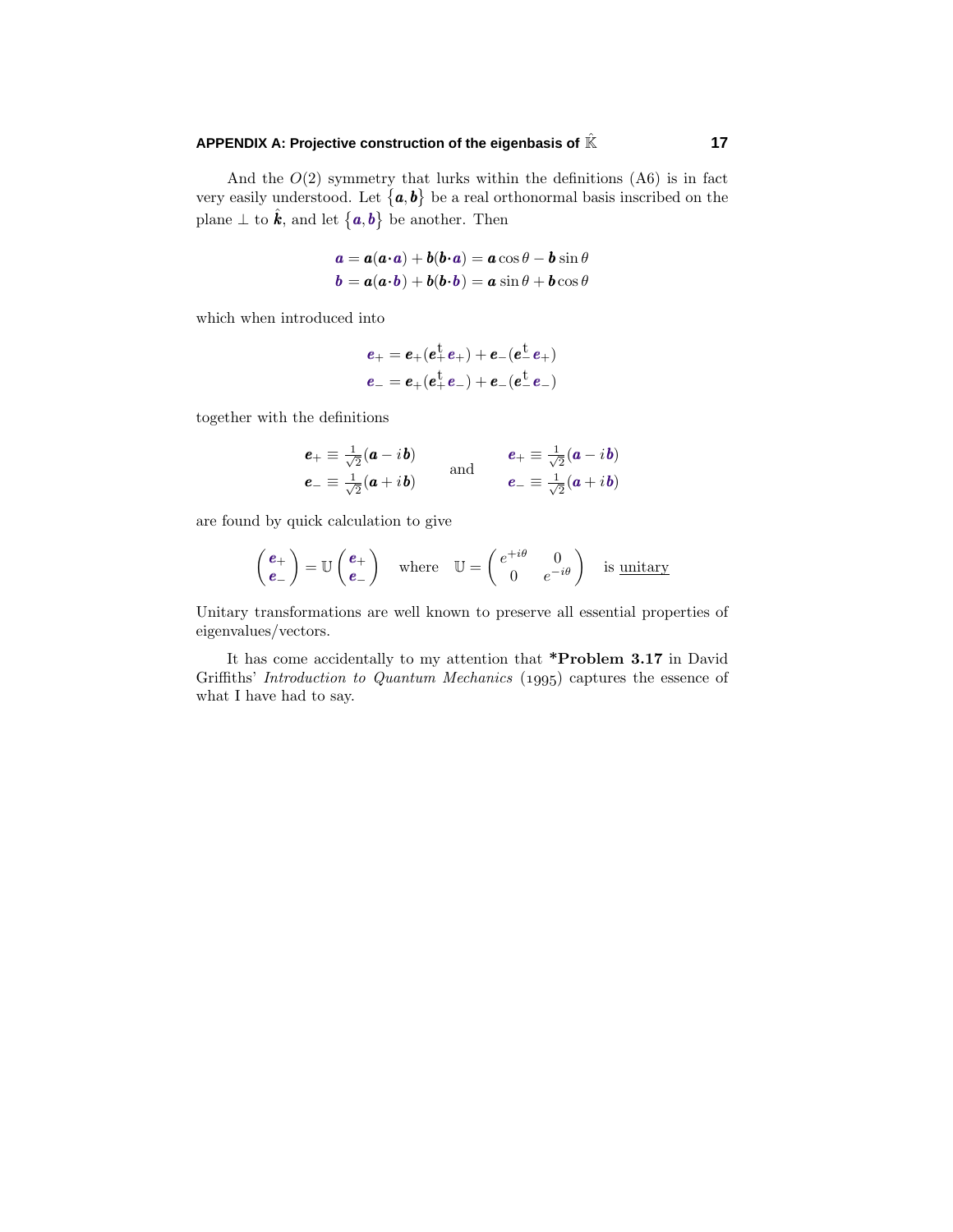**APPENDIX B: Potentials and duality rotations in the complex formalism.** Tom is quite aware that the Maxwell equations (2)

$$
\nabla \cdot \mathbf{V} = \rho
$$

$$
-i \nabla \times \mathbf{V} - \frac{1}{c} \frac{\partial}{\partial t} \mathbf{V} = \frac{1}{c} \mathbf{J}
$$

are—trivially—invariant under the simultaneous adjustments

$$
\boldsymbol{V} \mapsto e^{i\theta} \boldsymbol{V} \quad \text{and} \quad \rho \mapsto e^{i\theta} \rho \quad \text{and} \quad \boldsymbol{J} \mapsto e^{i\theta} \boldsymbol{J} \tag{B1}
$$

and that this adjustment, when spelled out

$$
\begin{aligned}\n\boldsymbol{E} &\mapsto \boldsymbol{E}\cos\theta - \boldsymbol{B}\sin\theta \\
\boldsymbol{B} &\mapsto \boldsymbol{E}\sin\theta + \boldsymbol{B}\cos\theta \\
\rho_e &\mapsto \rho_e\cos\theta - \rho_m\sin\theta \\
\rho_m &\mapsto \rho_e\sin\theta + \rho_m\cos\theta \\
\boldsymbol{J}_e &\mapsto \boldsymbol{J}_e\cos\theta - \boldsymbol{J}_m\sin\theta \\
\boldsymbol{J}_m &\mapsto \boldsymbol{J}_e\sin\theta + \boldsymbol{J}_m\cos\theta\n\end{aligned}
$$

is precisely what is standardly called a "duality rotation."<sup>10</sup> The relative economy of the complex formalism—of (B1)—in this regard is striking. But why do I couple that remark with an allusion to the theory of electromagnetic potentials?

In ordinary Maxwellian theory  $(i.e.,$  in the absence of magnetic charges and currents) we write

$$
B = \nabla \times A
$$
 (B2.1)  
*A* susceptible to gauge:  $A \mapsto A + \nabla \cdot \chi$ 

as a means of rendering  $\nabla \cdot \boldsymbol{B} = 0$  *automatic*. Then

$$
\mathbf{E} = -\nabla\phi - \frac{1}{c}\frac{\partial}{\partial t}\mathbf{A}
$$
 (*B2.2*)  
\n $\phi$  susceptible to gauge:  $\phi \mapsto \phi - \frac{1}{c}\frac{\partial}{\partial t}\chi$ 

serves to render automatic also the other sourceless equation:  $\nabla \times \boldsymbol{E} + \frac{1}{c} \frac{\partial}{\partial t} \boldsymbol{B} = \boldsymbol{0}.$ The sourcey field equations now become

$$
-\nabla^2 \phi - \frac{1}{c} \frac{\partial}{\partial t} \nabla \cdot \mathbf{A} = \rho_e
$$

$$
\nabla (\nabla \cdot \mathbf{A} + \frac{1}{c} \frac{\partial}{\partial t} \phi) - \nabla^2 \mathbf{A} + \left(\frac{1}{c} \frac{\partial}{\partial t}\right)^2 \mathbf{A} = \frac{1}{c} \mathbf{J}_e
$$

<sup>&</sup>lt;sup>10</sup> For a fairly elaborate discussion of this topic, couched in language borrowed from the exterior calculus, see ELECTRODYNAMICS  $(1972/72)$ ; also C. Misner, K. Thorne & J. Wheeler, *Gravitation* (1973), pages 108 & 482.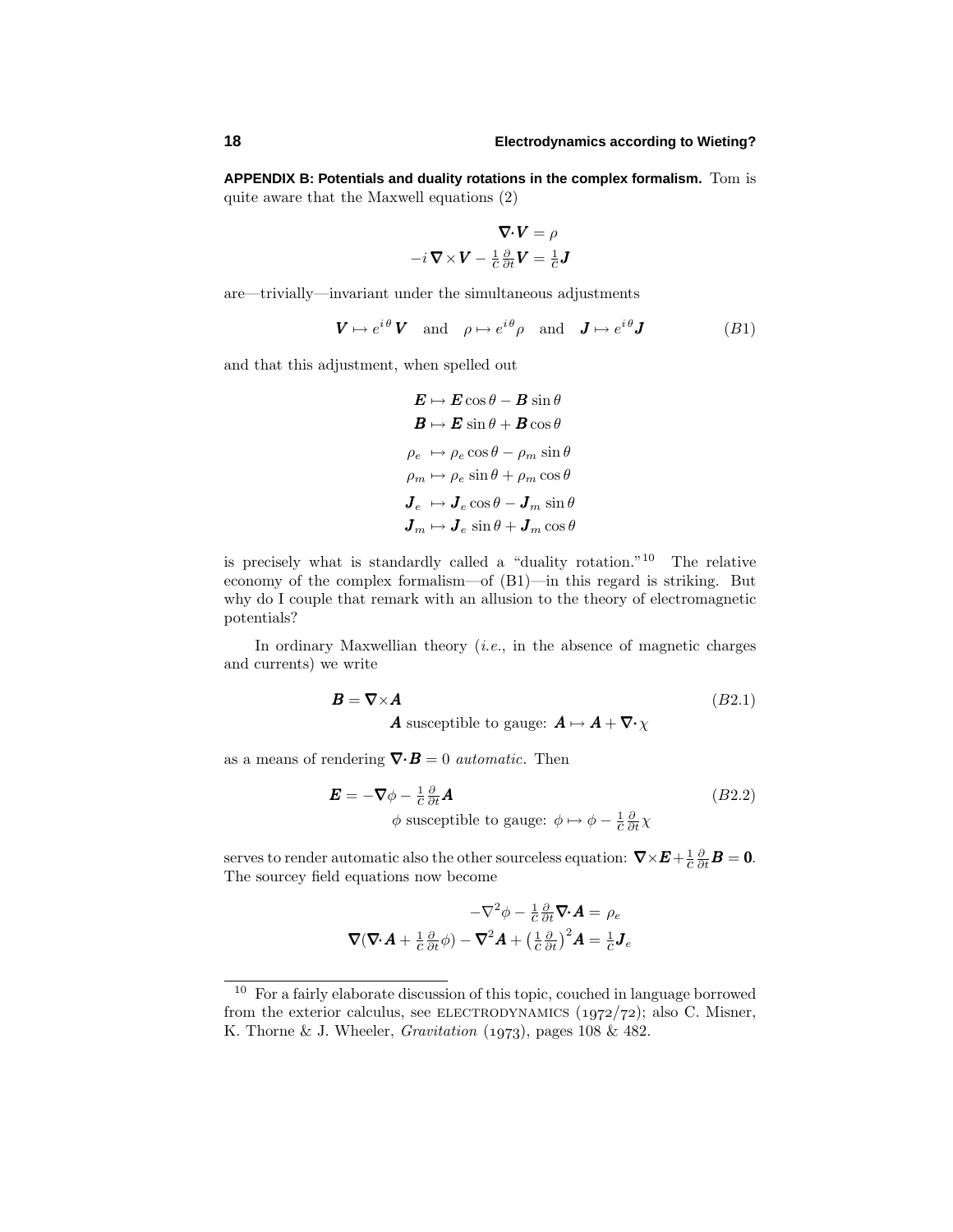and if we impose the Lorentz gauge condition

$$
\nabla \cdot \bm{A} + \frac{1}{c} \frac{\partial}{\partial t} \phi = 0
$$

assume the attractive form

$$
\left\{ \left( \frac{1}{c} \frac{\partial}{\partial t} \right)^2 - \nabla^2 \right\} \phi = \rho_e
$$

$$
\left\{ \left( \frac{1}{c} \frac{\partial}{\partial t} \right)^2 - \nabla^2 \right\} A = J_e
$$

The fields  $\phi$  and  $\boldsymbol{A}$  are now *decoupled*, but satisfy PDE's of *second* order. Tom's Fourier transform technique could be adapted straightforwardly to the solution of those equations, and to the reexpression of all the manipulations that led to them.

In the hypothetical presence of magnetic sources one no longer has two "sourceless Maxwell equations," is cut off from what classically was the primary motivation for introducing potentials  $\{\phi, \mathbf{A}\}\$ , and cut off also from any obvious means to do so. Yet classically the introduction of potentials had also a second line of motivation (they permit one to construct decoupled field equations, which are easier to solve), and it is in the language of potential theory that one standardly undertakes to quantize the electromagnetic field. One would like, therefore, to be able to retain (some generalization of) the potential concept even in the presence of magnetic sources. Dirac  $(1931)$  described one way in which this might be accomplished. An alternative procedure, involving the introduction of a pair of 4-potentials, was described by N. Cabibbo  $\&$ E. Ferrari,<sup>11</sup> but that theory (ditto the standard theory sketched above!) seems to stand skew to natural tendencies of the complex formalism favored by Tom. I follow now, therefore, in the footsteps of M.Y. Han & L.C. Biedenharn,  $^{12}$ who themselves proceed form Hertz' observations  $(1889)$  that the Lorentz gauge condition becomes automatic if one writes<sup>13</sup>

$$
\phi = \nabla \cdot \boldsymbol{H} \quad \text{and} \quad \boldsymbol{A} = -\frac{1}{c} \frac{\partial}{\partial t} \boldsymbol{H} + \boldsymbol{\nabla} \times \boldsymbol{G} \quad : \quad \boldsymbol{G} \text{ arbitrary} \tag{B3}
$$

and that the charge continuity equation  $\frac{\partial}{\partial t} \rho_e + \nabla \cdot \mathbf{J}_e = 0$  becomes automatic if one writes

$$
c\rho_e = \nabla \cdot \boldsymbol{P}_e
$$
 and  $\boldsymbol{J}_e = -\frac{1}{c} \frac{\partial}{\partial t} \boldsymbol{P}_e + \nabla \times \boldsymbol{Q}$ :  $\boldsymbol{Q}$  arbitrary (B4)

<sup>11</sup> "Quantum electrodynamics with magnetic monopoles," Nuovo Cimento **23**, 1147 (1962). In ELECTRODYNAMICS  $(1972/73)$ , beginning at page 350, I discuss in elaborate detail how the exterior calculus can be used to construct an elegant account of the Cabibbo/Ferrari theory, and at the same time to enlarge upon what might be called the "internal symmetry group" of Maxwellian electrodynamics (*i.e.*, to construct "generalized duality transformations").

<sup>&</sup>lt;sup>12</sup> "Manifest dyality invariance in electrodynamics and the Cabibbo-Ferrari theory of magnetic monopoles," Nuovo Cimento **2A**, 544 (1971).

<sup>&</sup>lt;sup>13</sup> I use *H* (where Hertz himself used  $-\Pi$ ) to suggest "Hertz potential." For a good account of Hertz' original idea, see §§**13 -4** through **13 -7** in Panofsky & Phillips, *Classical Electricity and Magnetism* (1955).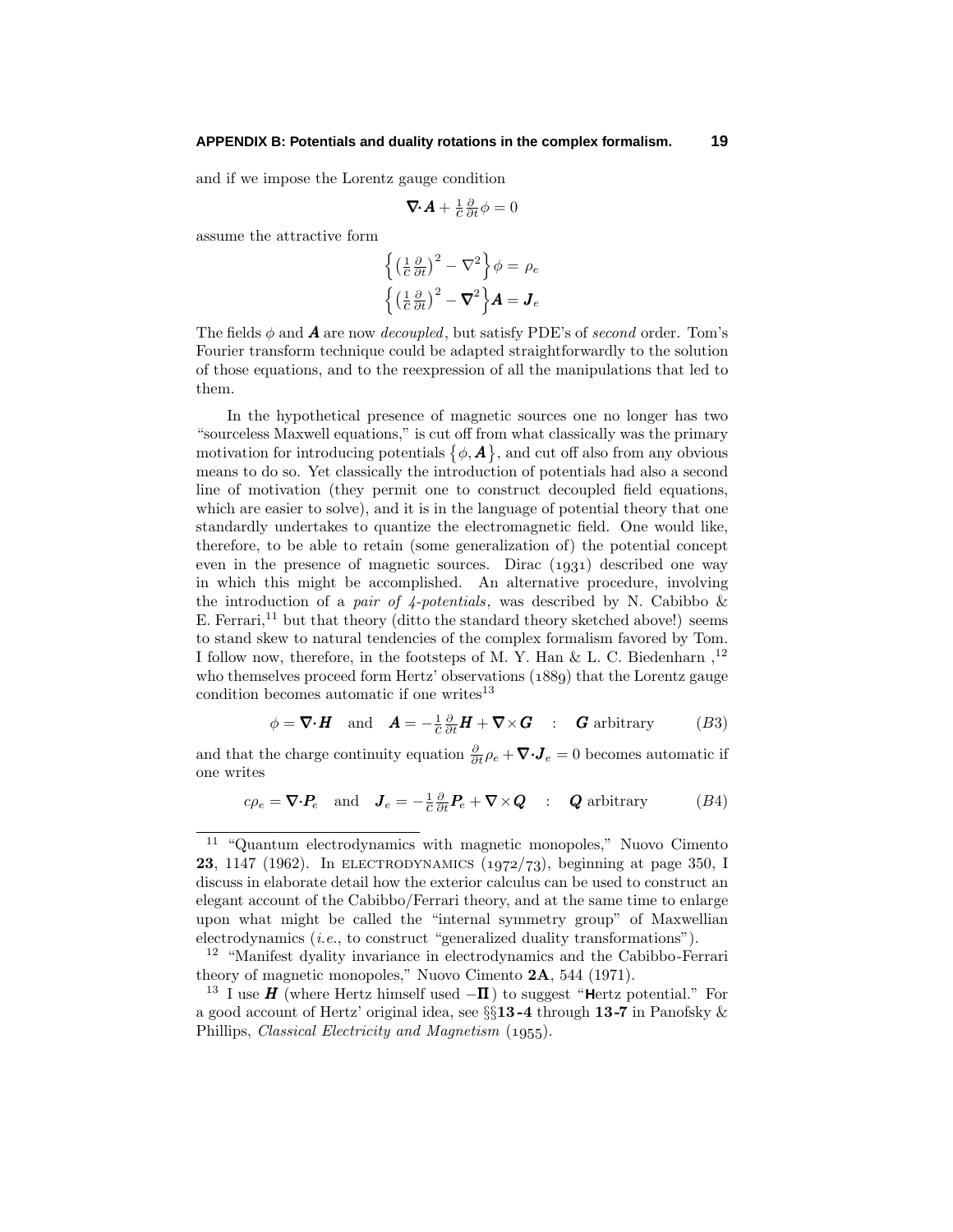Returning with (B3) to (B2) we obtain

$$
\boldsymbol{B} = \nabla \times \left\{ -\frac{1}{c} \frac{\partial}{\partial t} \boldsymbol{H} + \nabla \times \boldsymbol{G} \right\}
$$
\n
$$
\boldsymbol{E} = \nabla \times \left\{ -\frac{1}{c} \frac{\partial}{\partial t} \boldsymbol{G} - \nabla \times \boldsymbol{H} \right\} + \boldsymbol{\Box} \boldsymbol{H}
$$
\n(B5)

where in the derivation of the latter equation we have again made use of the identity  $\nabla(\nabla \cdot \mathbf{H}) = \nabla \times \nabla \times \mathbf{H} + \nabla^2 \mathbf{H}$  (here  $\nabla^2$  is the "vectorial laplacian") and of  $\Box \equiv \left\{ \left( \frac{1}{c} \frac{\partial}{\partial t} \right)^2 - \nabla^2 \right\}$  which defines the "vectorial wave operator." In this notation

$$
\nabla \cdot \mathbf{B} = 0 \quad \text{remains automatic} \quad \left\{ \nabla \cdot \mathbf{E} = \rho_e \quad \text{becomes} \quad \nabla \cdot \mathbf{\Box} \mathbf{H} = \nabla \cdot \frac{1}{c} P_e \quad \text{(B6.1)}
$$

The latter equation would follow from (but does not strictly entail)

$$
\Box H = -\tfrac{1}{C}P_e
$$

Similarly (the computational labor becomes now a bit tedious, but involves no new idea, and takes just a minute if done carefully on a large piece of paper)

$$
-\nabla \times \boldsymbol{E} - \frac{1}{c} \frac{\partial}{\partial t} \boldsymbol{B} = \boldsymbol{0} \quad \text{remains automatic}
$$
  
+ $\nabla \times \boldsymbol{B} - \frac{1}{c} \frac{\partial}{\partial t} \boldsymbol{E} = \frac{1}{c} \boldsymbol{J}_e \text{ becomes } \boldsymbol{\Box} \left\{ - \frac{1}{c} \frac{\partial}{\partial t} \boldsymbol{H} + \nabla \times \boldsymbol{G} \right\} = \frac{1}{c} \boldsymbol{J}_e$  (B6.2)

—the latter of which is simply Hertz' notational adjustment of the familiar statement that (in Lorentz gauge)  $\Box A = \frac{1}{c} J_e$ .<sup>14</sup> We now have

$$
\Box \left\{ -\frac{1}{c} \frac{\partial}{\partial t} \boldsymbol{H} + \boldsymbol{\nabla} \times \boldsymbol{G} \right\} = \frac{1}{c} \left\{ -\frac{1}{c} \frac{\partial}{\partial t} P_e + \boldsymbol{\nabla} \times \boldsymbol{Q} \right\}
$$
  

$$
\downarrow
$$
  

$$
-\frac{1}{c} \frac{\partial}{\partial t} \cdot \boldsymbol{\Box} \boldsymbol{H} = -\frac{1}{c} \frac{\partial}{\partial t} \cdot \frac{1}{c} P_e \text{ if we set } \boldsymbol{G} = \boldsymbol{Q} = \boldsymbol{0}
$$

which once again "would follow from (but does not strictly entail)"

$$
\Box H = \frac{1}{c} P_e \tag{B7}
$$

Let us step for a moment into Hertz' shoes. We claim no interest in magnetic sources, are content to dismiss *G* and *Q* as pointless frivolities, and consider (B7) to be fundamental. We introduce the subsidiary derived fields

$$
\phi \equiv \nabla \cdot \bm{H}, \quad \bm{A} \equiv -\frac{1}{c} \frac{\partial}{\partial t} \bm{H}, \quad \rho \equiv \frac{1}{c} \nabla \cdot \bm{P}_e \,, \quad \bm{J}_e \equiv -\frac{1}{c} \frac{\partial}{\partial t} \bm{P}_e
$$

<sup>&</sup>lt;sup>14</sup> We note in passing that this, by  $\mathbf{B} = \nabla \times \mathbf{A}$ , can be read as the "uncurled" precursor" of a statement  $\mathbf{B} = \frac{1}{c} \nabla \times \mathbf{J}_e$  that follows directly/easily from Maxwell's equations, but is usually encountered only in source-free applications.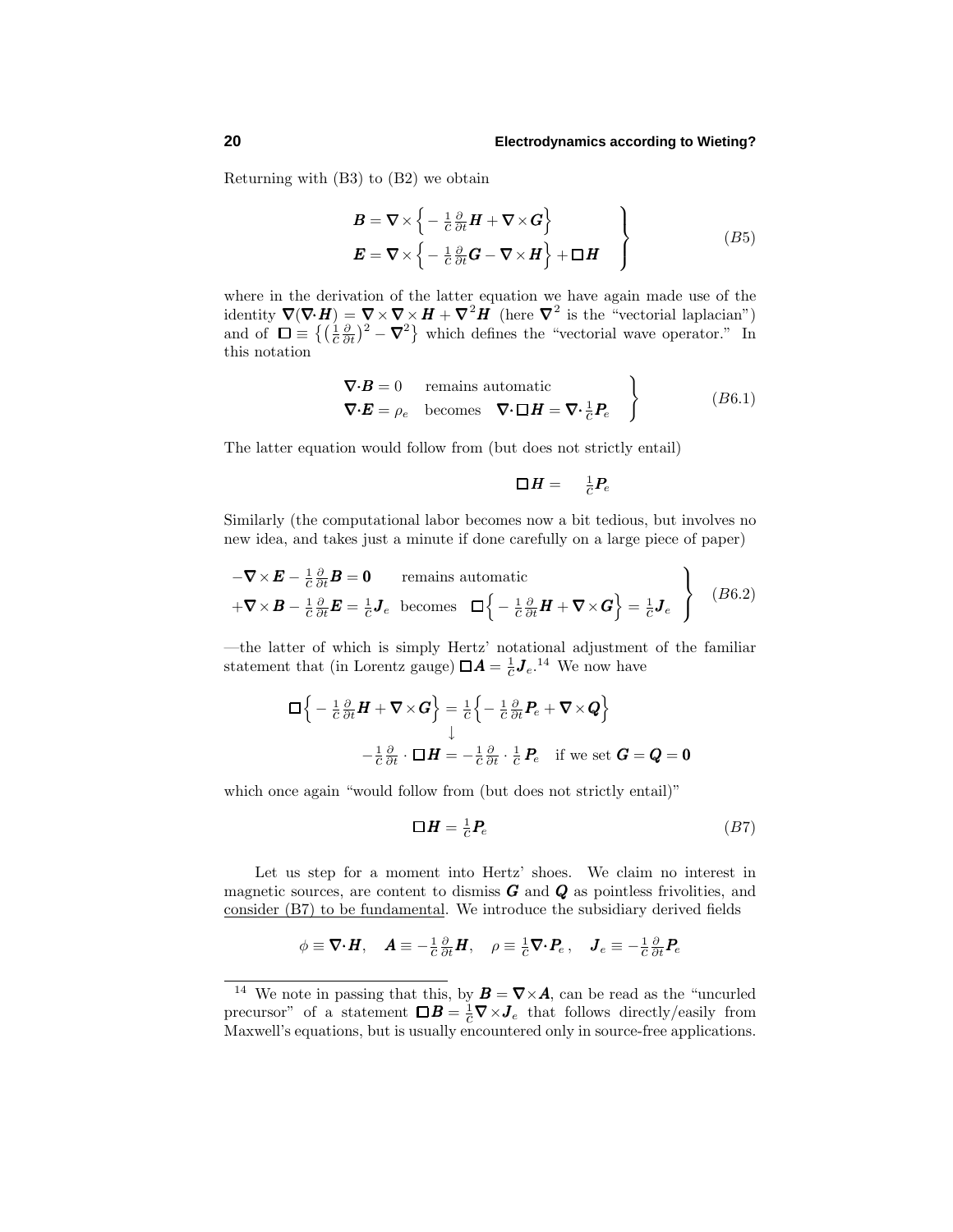# **APPENDIX B: Potentials and duality rotations in the complex formalism. 21**

(from which  $\nabla \cdot \mathbf{A} + \frac{1}{c} \frac{\partial}{\partial t} \phi = 0$  and  $\nabla \cdot \mathbf{J}_e + \frac{\partial}{\partial t} \phi_e = 0$  follow as corollaries) and, hitting (B7) with  $\nabla$ • else  $\frac{1}{c} \frac{\partial}{\partial t}$ , obtain

$$
\Box \phi = \rho_e
$$
 and  $\Box A = \frac{1}{c} J_e$ 

Next (proceeding backwards through some familiar manipulations) we notice that

$$
\begin{aligned}\n\Box \phi &= \left(\frac{1}{c}\frac{\partial}{\partial t}\right)^2 \phi - \nabla \cdot \nabla \phi \\
&= -\frac{1}{c}\frac{\partial}{\partial t} \nabla \cdot A - \nabla \cdot \nabla \phi \quad \text{by the Lorentz gauge condition} \\
&= \nabla \cdot \mathbf{E} \quad \text{if we introduce} \quad \mathbf{E} \equiv -\nabla \phi - \frac{1}{c}\frac{\partial}{\partial t} A \\
\Box A &= \left(\frac{1}{c}\frac{\partial}{\partial t}\right)^2 A + \left\{\nabla(\nabla \cdot A) - \nabla^2 A\right\} - \nabla(\nabla \cdot A) \\
&= \left(\frac{1}{c}\frac{\partial}{\partial t}\right)^2 A + \left\{\nabla \times (\nabla \times A)\right\} + \nabla\left(\frac{1}{c}\frac{\partial}{\partial t}\phi\right) \quad \text{by the Lorentz gauge condition} \\
&= \nabla \times (\nabla \times A) - \frac{1}{c}\frac{\partial}{\partial t} \left\{-\nabla \phi - \frac{1}{c}\frac{\partial}{\partial t} A\right\} \\
&= \nabla \times B - \frac{1}{c}\frac{\partial}{\partial t} \mathbf{E} \quad \text{if we introduce} \quad \mathbf{B} \equiv \nabla \times A\n\end{aligned}
$$

and so obtain

$$
\begin{aligned} \nabla\!\cdot\! \boldsymbol{E} &= \rho_e \\ \nabla\!\times\! \boldsymbol{B} - \tfrac{1}{c}\tfrac{\partial}{\partial t}\boldsymbol{E} &= \tfrac{1}{c}\boldsymbol{J}_e \end{aligned}
$$

together with the automatic identities

$$
\nabla \cdot \boldsymbol{B} = 0
$$
  

$$
\nabla \times \boldsymbol{E} + \frac{1}{c} \frac{\partial}{\partial t} \boldsymbol{B} = \boldsymbol{0}
$$

Maxwell's equations—the physics of the matter—lie, by this account, "two differentiations down" from the equations that Hertz considers fundamental. Hertz'  $(B7)$  masks the Lorentz covariance of the theory,<sup>15</sup> and its relation to formal problems (duality invariance) associated with the conjectured existence of magnetic charge/current remains obscure (but see below); sufficient, in his view, was the recommendation that in (B7) one has only three (instead of the usual four) uncoupled equations to worry about/solve.

In the simultaneous presence of electric and magnetic sources we expect to have

$$
\frac{\partial}{\partial t}\rho_e + \nabla \cdot \mathbf{J}_e = 0 \quad \text{and} \quad \frac{\partial}{\partial t}\rho_m + \nabla \cdot \mathbf{J}_m = 0
$$

Write  $\rho = \rho_e + i\rho_m$  and  $\mathbf{J} = \mathbf{J}_e + i\mathbf{J}_m$ , introduce  $\mathbf{P} = \mathbf{P}_e + i\mathbf{P}_m$  and observe that the electric/magnetic continuity equations would arise as the real/imaginary parts of

$$
\frac{\partial}{\partial t}\rho + \mathbf{\nabla\cdot}\mathbf{J} = 0
$$

<sup>&</sup>lt;sup>15</sup> Should one try to promote  $H$  and  $P$  to the status of 4-vectors? Find places for them (together with what other six things?) within a pair of antisymmetric second rank tensors?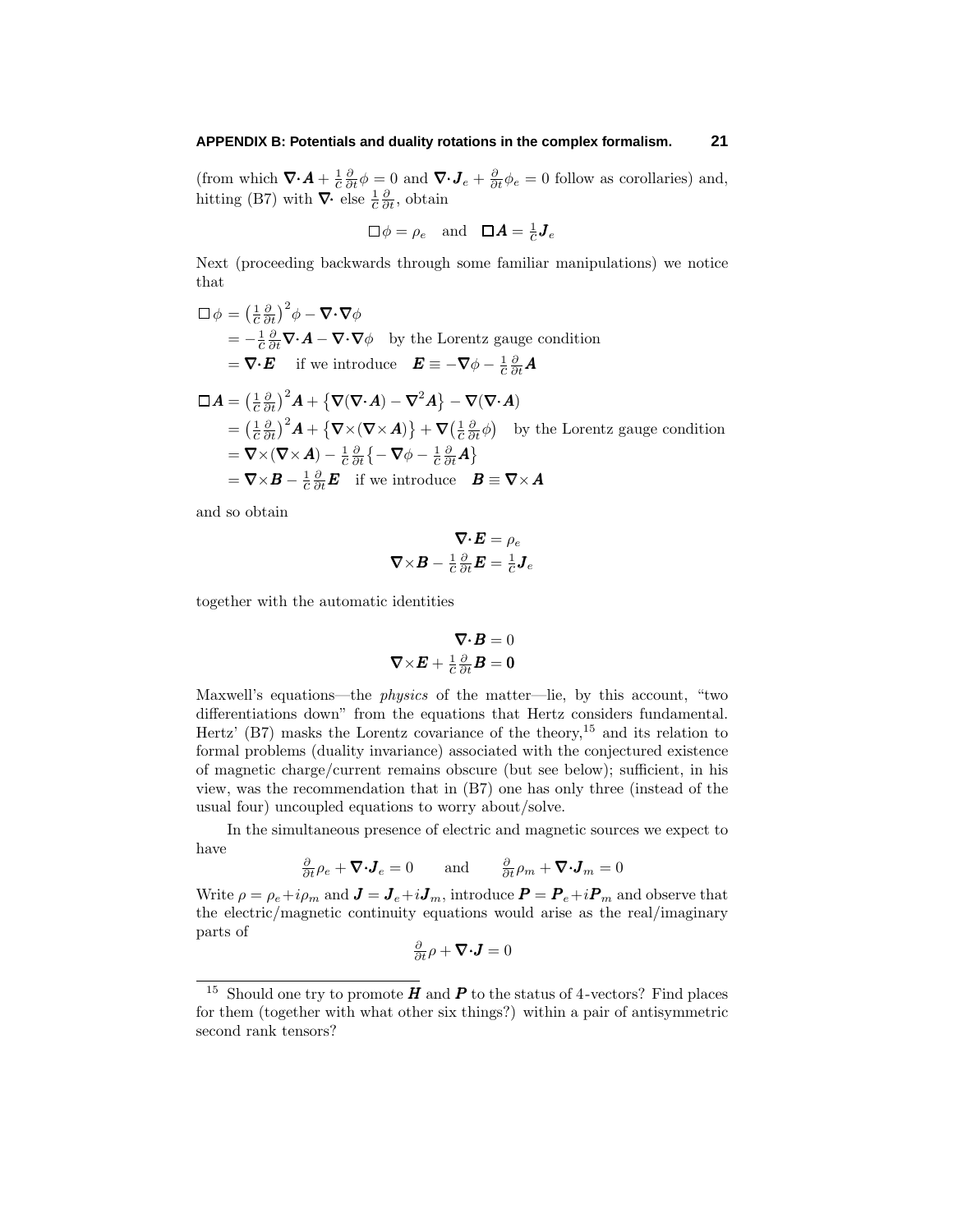if we had

$$
\rho \equiv \frac{1}{c} \nabla \cdot \boldsymbol{P} \quad \text{and} \quad \boldsymbol{J} \equiv -\frac{1}{c} \frac{\partial}{\partial t} \boldsymbol{P} \quad (B8.1)
$$

Next complexify the Hertz potential

$$
\boldsymbol{H} = \boldsymbol{H}_e + i \boldsymbol{H}_m
$$

and postulate the persistence of (B7):

$$
\Box H = \frac{1}{c}P \tag{B8.2}
$$

We then have

$$
\nabla \cdot \Box H = \rho
$$

$$
\frac{1}{c} \frac{\partial}{\partial t} \cdot \Box H = \frac{1}{c} J
$$

from which we want, by contrivance, to recover (2):

$$
\nabla \cdot \mathbf{V} = \rho
$$

$$
-i \, \nabla \times \mathbf{V} - \frac{1}{c} \frac{\partial}{\partial t} \mathbf{V} = \frac{1}{c} \mathbf{J}
$$

Immediately  $V = \Box H + \nabla \times W$ . Assuming *W* to be assembled from the only material available

 $W = a \frac{1}{c} \frac{\partial}{\partial t} H + b \nabla \times H$  : *a* and *b* are adjustable constants

we have

$$
-i\nabla\times\left\{\nabla\times\left[a\frac{1}{c}\frac{\partial}{\partial t}\boldsymbol{H}+b\nabla\times\boldsymbol{H}\right]+\square\boldsymbol{H}\right\}-\frac{1}{c}\frac{\partial}{\partial t}\left\{\nabla\times\left[a\frac{1}{c}\frac{\partial}{\partial t}\boldsymbol{H}+b\nabla\times\boldsymbol{H}\right]\right\} -\frac{1}{c}\frac{\partial}{\partial t}\square\boldsymbol{H}=\frac{1}{c}\boldsymbol{J}
$$

and require the red terms to vanish. Elementary manipulations give

red terms = 
$$
-(b + ia) \frac{1}{c} \frac{\partial}{\partial t} \nabla \times \nabla \times \boldsymbol{H} - (a + i) \left(\frac{1}{c} \frac{\partial}{\partial t}\right)^2 \nabla \times \boldsymbol{H} - i(b + 1) \nabla^2 \nabla \times \boldsymbol{H}
$$
  
= 0 if and only if we set  $a = -i$  and  $b = -1$ 

The implication is that if we set

$$
\boldsymbol{V} = \boldsymbol{\nabla} \times \left\{ -i \frac{1}{c} \frac{\partial}{\partial t} \boldsymbol{H} - \boldsymbol{\nabla} \times \boldsymbol{H} \right\} + \boldsymbol{\Box} \boldsymbol{H}
$$
 (B9.1)

—more explicitly: if we set (compare (B5))

$$
\boldsymbol{E} = \nabla \times \left\{ + \frac{1}{c} \frac{\partial}{\partial t} \boldsymbol{H}_m - \nabla \times \boldsymbol{H}_e \right\} + \boldsymbol{\Box} \boldsymbol{H}_e
$$
\n
$$
\boldsymbol{B} = \nabla \times \left\{ - \frac{1}{c} \frac{\partial}{\partial t} \boldsymbol{H}_e - \nabla \times \boldsymbol{H}_m \right\} + \boldsymbol{\Box} \boldsymbol{H}_m
$$
\n(B9.2)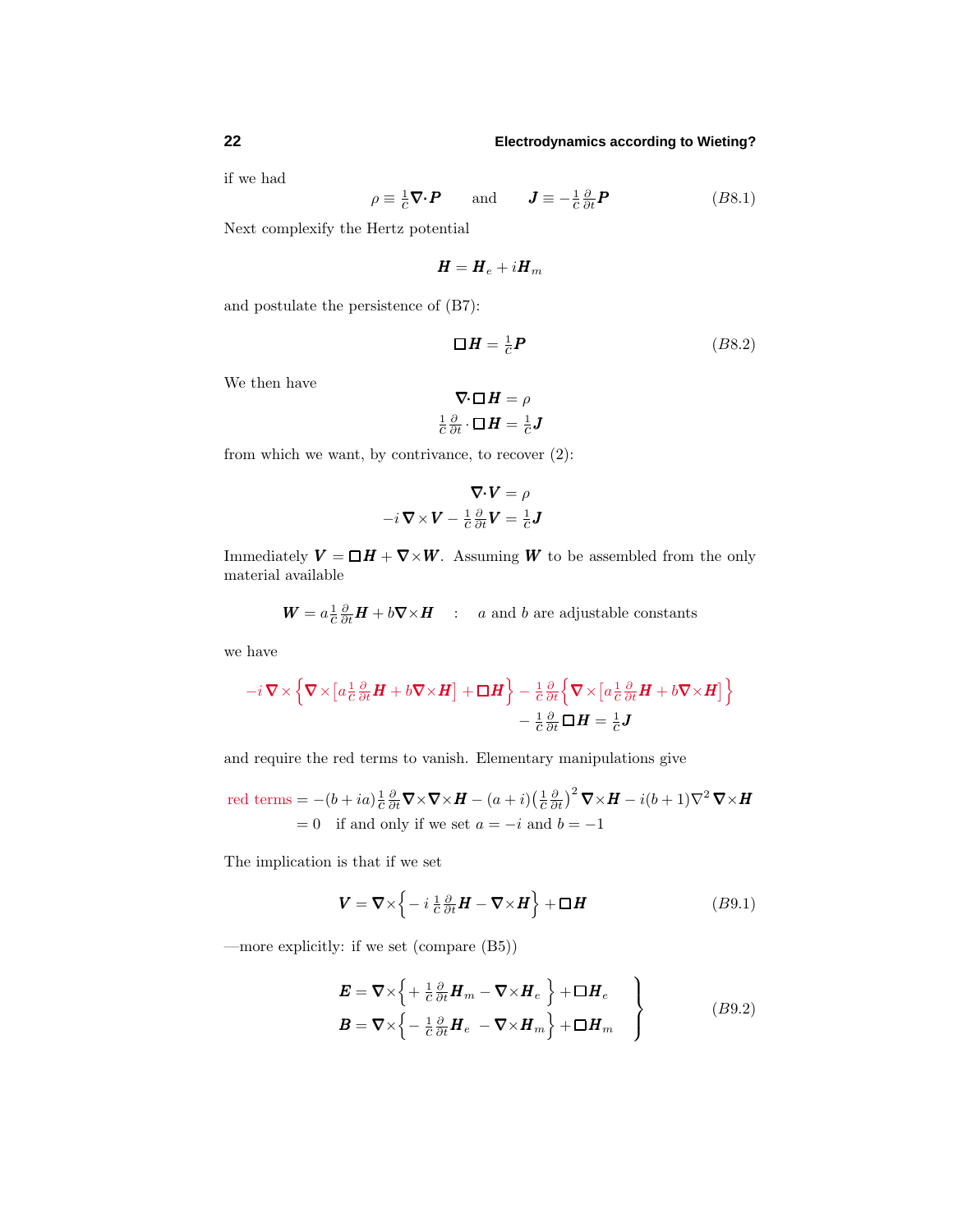#### **APPENDIX B: Potentials and duality rotations in the complex formalism. 23**

—then we can recover the generalized Maxwell equations (2) as corollaries of  $(B8).^{16}$ 

We stand now in possession of a formalism that takes the electromagnetic field to be a complex 3-vector field, that is endowed with a theory of potentials, and that is manifestly duality-invariant.

Duality rotations can be used to kill the magnetic sources  $at$   $a$   $point$ ; the proposition that they can be killed *globally* by such means is physically surprising, but was incorporated implicitly into the theory devised by Maxwell. If we set  $\mathbf{H}_m = \mathbf{J}_m = \mathbf{0}$  and introduce the notations

$$
\phi \equiv \nabla \cdot \bm{H}_e \quad \text{and} \quad \bm{A} \equiv -\frac{1}{c} \frac{\partial}{\partial t} \bm{H}_e
$$

then (B9.2) give back the statements (B2) that are standard to the textbooks:

$$
\mathbf{E} = -\nabla \phi - \frac{1}{c} \frac{\partial}{\partial t} \mathbf{A}
$$

$$
\mathbf{B} = \nabla \times \mathbf{A}
$$

Equation (B8.2)—exquisitely simple as it stands—becomes even simpler in the absence of sources. In either case it yields straightforwardly to solution by Tom's (Lorentz covariance breaking) Fourier transform technique. Also available, however, is a covariant Fourier analytic technique that leads back again to the familiar theory of *D*-functions.<sup>17</sup>

<sup>&</sup>lt;sup>16</sup> The argument just concluded is (in my view) swifter and more natural than that given by Han & Biedenharn, yet very clumbsy compared to the (manifestly  $covariant)$  argument presented in some old notes cited earlier<sup>11</sup> and on pages  $29-40$  of "Electrodynamical applications of the exterior calculus" (1996).

<sup>&</sup>lt;sup>17</sup> See CLASSICAL ELECTRODYNAMICS  $(1080/81)$ , pages 382–389.